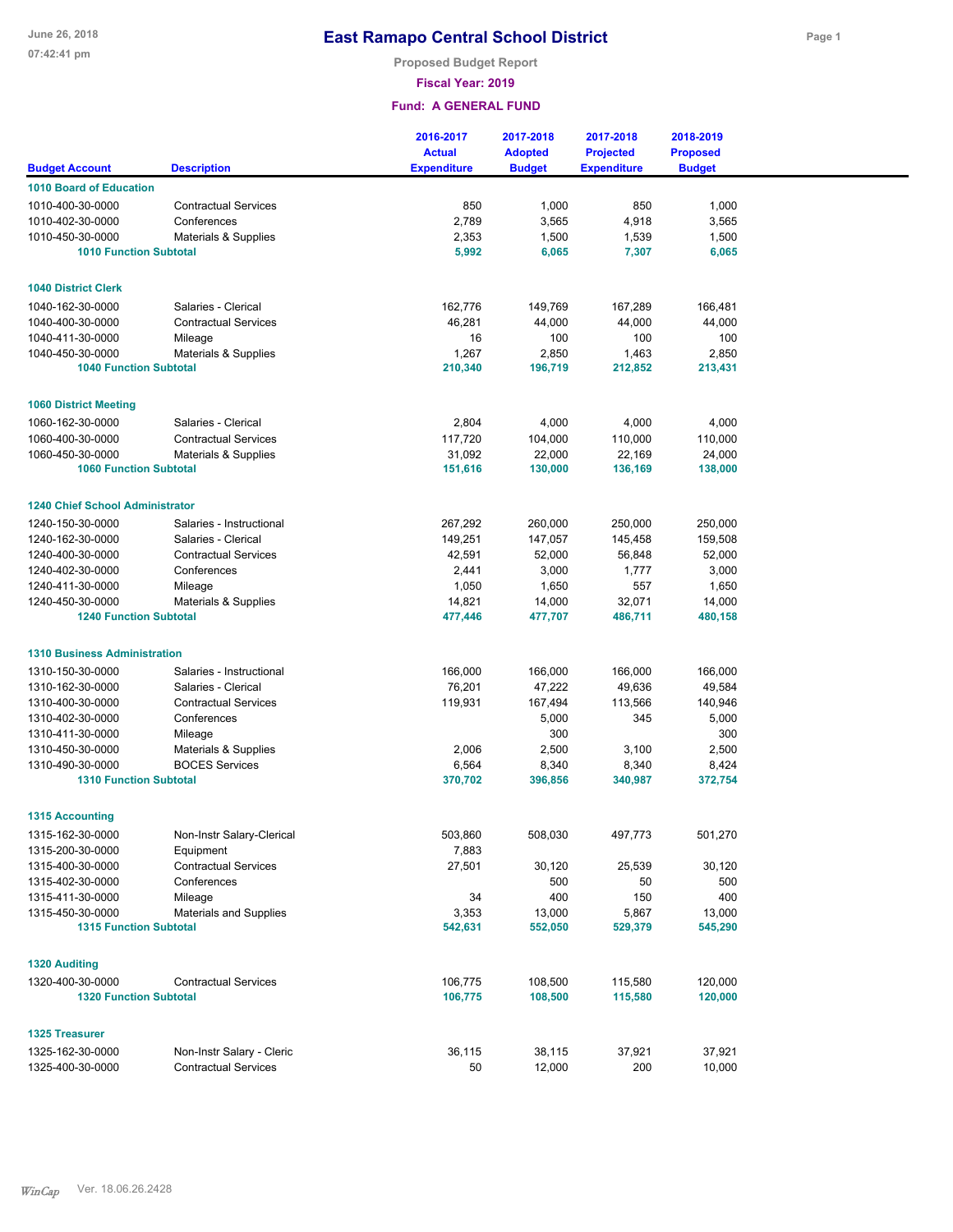**Proposed Budget Report**

**Fiscal Year: 2019**

| <b>Budget Account</b>                             | <b>Description</b>                                   | 2016-2017<br><b>Actual</b><br><b>Expenditure</b> | 2017-2018<br><b>Adopted</b><br><b>Budget</b> | 2017-2018<br><b>Projected</b><br><b>Expenditure</b> | 2018-2019<br><b>Proposed</b><br><b>Budget</b> |  |
|---------------------------------------------------|------------------------------------------------------|--------------------------------------------------|----------------------------------------------|-----------------------------------------------------|-----------------------------------------------|--|
|                                                   |                                                      |                                                  |                                              |                                                     |                                               |  |
| <b>1325 Function Subtotal</b>                     |                                                      | 36,165                                           | 50,115                                       | 38,121                                              | 47,921                                        |  |
| <b>1345 Purchasing</b>                            |                                                      |                                                  |                                              |                                                     |                                               |  |
| 1345-162-30-0000                                  | Clerical Salaries - Purch                            | 77,067                                           | 100,263                                      | 70,440                                              | 72,568                                        |  |
| 1345-400-30-0000                                  | <b>Contractual Services</b>                          | 10,253                                           | 19,843                                       | 17,036                                              | 19,843                                        |  |
| 1345-407-30-0000                                  | Repair Furniture & Equipt                            |                                                  | 300                                          |                                                     | 300                                           |  |
| 1345-411-30-0000                                  | Mileage                                              |                                                  | 400                                          |                                                     | 400                                           |  |
| 1345-450-30-0000                                  | <b>Materials and Supplies</b>                        | 1,284                                            | 3,500                                        | 1,803                                               | 3,500                                         |  |
| <b>1345 Function Subtotal</b>                     |                                                      | 88,604                                           | 124,306                                      | 89,279                                              | 96,611                                        |  |
|                                                   |                                                      |                                                  |                                              |                                                     |                                               |  |
| 1420 Legal<br>1420-400-30-0000                    | <b>Contractual Services</b>                          | 1,221,048                                        | 900,000                                      | 1,050,000                                           | 1,270,000                                     |  |
| 1420-400-30-1000                                  | <b>General Counsel</b>                               |                                                  | 350,000                                      |                                                     |                                               |  |
|                                                   |                                                      | 357,003                                          |                                              | 250,000                                             | 300,000                                       |  |
| 1420-400-30-1001                                  | <b>Special Education</b>                             | 286,471                                          | 200,000                                      | 200,000                                             | 200,000                                       |  |
| 1420-400-30-1002<br>1420-400-30-1003              | Personnel<br><b>Tax Certiorari</b>                   | 201,986                                          | 50,000<br>20,000                             | 150,000                                             | 100,000<br>20,000                             |  |
|                                                   |                                                      | 24,817                                           |                                              | 20,000                                              |                                               |  |
| 1420-400-30-BOND                                  | <b>Bond Counsel</b>                                  | 8,725                                            | 50,000                                       | 8,000                                               | 10,000                                        |  |
| 1420-400-30-SETL<br><b>1420 Function Subtotal</b> | Settlement Attorney                                  | 1,200<br>2,101,250                               | 30,000<br>1,600,000                          | 1,017                                               | 30,000<br>1,930,000                           |  |
|                                                   |                                                      |                                                  |                                              | 1,679,017                                           |                                               |  |
| <b>1430 Personnel</b>                             |                                                      |                                                  |                                              |                                                     |                                               |  |
| 1430-150-30-0000                                  | <b>Instructional Salaries</b>                        | 135,000                                          | 135,000                                      | 135,000                                             | 135,000                                       |  |
| 1430-161-30-0000                                  | Salaries - Supervisor                                | 89,536                                           | 87,501                                       | 92,345                                              | 91,877                                        |  |
| 1430-162-30-0000                                  | Salaries - Clerical                                  | 227,354                                          | 225,075                                      | 247,979                                             | 225,087                                       |  |
| 1430-400-30-0000                                  | <b>Contractual Services</b>                          | 45,637                                           | 38,690                                       | 12,648                                              | 38,690                                        |  |
| 1430-407-30-0000                                  | Repair Furniture & Equipt                            |                                                  | 1,000                                        |                                                     | 1,000                                         |  |
| 1430-411-30-0000                                  | Mileage                                              |                                                  | 400                                          | 145                                                 | 400                                           |  |
| 1430-444-30-0000                                  | <b>Arbitration Services</b>                          |                                                  | 10,000                                       | 775                                                 | 10,000                                        |  |
| 1430-450-30-0000                                  | <b>Materials and Supplies</b>                        | 4,558                                            | 5,000                                        | 8,694                                               | 5,026                                         |  |
| 1430-490-30-0000                                  | <b>BOCES Services</b>                                | 60,953                                           | 56,606                                       | 56,606                                              | 57,173                                        |  |
| <b>1430 Function Subtotal</b>                     |                                                      | 563,038                                          | 559,272                                      | 554,192                                             | 564,253                                       |  |
| <b>1460 Records Management</b>                    |                                                      |                                                  |                                              |                                                     |                                               |  |
| 1460-450-30-0000                                  | <b>Materials and Supplies</b>                        | 326                                              | 2,000                                        | 2,000                                               | 2,000                                         |  |
| <b>1460 Function Subtotal</b>                     |                                                      | 326                                              | 2,000                                        | 2,000                                               | 2,000                                         |  |
|                                                   |                                                      |                                                  |                                              |                                                     |                                               |  |
| <b>1480 Public Information Services</b>           |                                                      |                                                  |                                              |                                                     |                                               |  |
| 1480-400-30-0000                                  | <b>Contractual Services</b><br><b>BOCES Services</b> | 19,547                                           | 110,200                                      | 12,855<br>11,598                                    | 78,576                                        |  |
| 1480-490-30-0000<br><b>1480 Function Subtotal</b> |                                                      | 4,091<br>23,638                                  | 3,398<br>113,598                             | 24,453                                              | 78,576                                        |  |
|                                                   |                                                      |                                                  |                                              |                                                     |                                               |  |
| <b>1620 Operation of Plant</b>                    |                                                      |                                                  |                                              |                                                     |                                               |  |
| 1620-161-60-0000                                  | Salaries - Supervisors                               | 38,853                                           | 53,332                                       | 53,332                                              | 54,079                                        |  |
| 1620-164-01-0000                                  | Salaries - Custodians                                | 445,401                                          | 508,861                                      | 515,083                                             | 562,172                                       |  |
| 1620-164-02-0000                                  | Salaries - Custodians                                | 426,516                                          | 467,470                                      | 490,494                                             | 491,908                                       |  |
| 1620-164-03-0000                                  | Salaries - Custodians                                | 338,581                                          | 410,153                                      | 417,436                                             | 442,256                                       |  |
| 1620-164-05-0000                                  | Salaries - Custodians                                | 361,324                                          | 424,861                                      | 407,728                                             | 453,944                                       |  |
| 1620-164-10-0000                                  | Salaries - Custodians                                | 127,102                                          | 127,991                                      | 142,212                                             | 146,279                                       |  |
| 1620-164-11-0000                                  | Salaries - Custodians                                | 126,876                                          | 142,865                                      | 169,542                                             | 170,129                                       |  |
| 1620-164-12-0000                                  | Salaries - Custodians                                | 17,144                                           | 146,255                                      | 145,503                                             | 149,221                                       |  |
| 1620-164-13-0000                                  | Salaries - Custodians                                | 365,553                                          | 420,975                                      | 438,290                                             | 444,986                                       |  |
| 1620-164-16-0000                                  | Salaries - Custodians                                | 170,420                                          | 161,081                                      | 168,516                                             | 168,711                                       |  |
| 1620-164-19-0000                                  | Salaries - Custodians                                | 35,218                                           | 78,351                                       | 68,015                                              | 74,113                                        |  |
| 1620-164-20-0000                                  | Salaries - Custodians                                | 144,486                                          | 159,949                                      | 135,957                                             | 129,248                                       |  |
| 1620-164-21-0000                                  | Salaries - Custodians                                | 279,537                                          | 256,907                                      | 257,879                                             | 247,018                                       |  |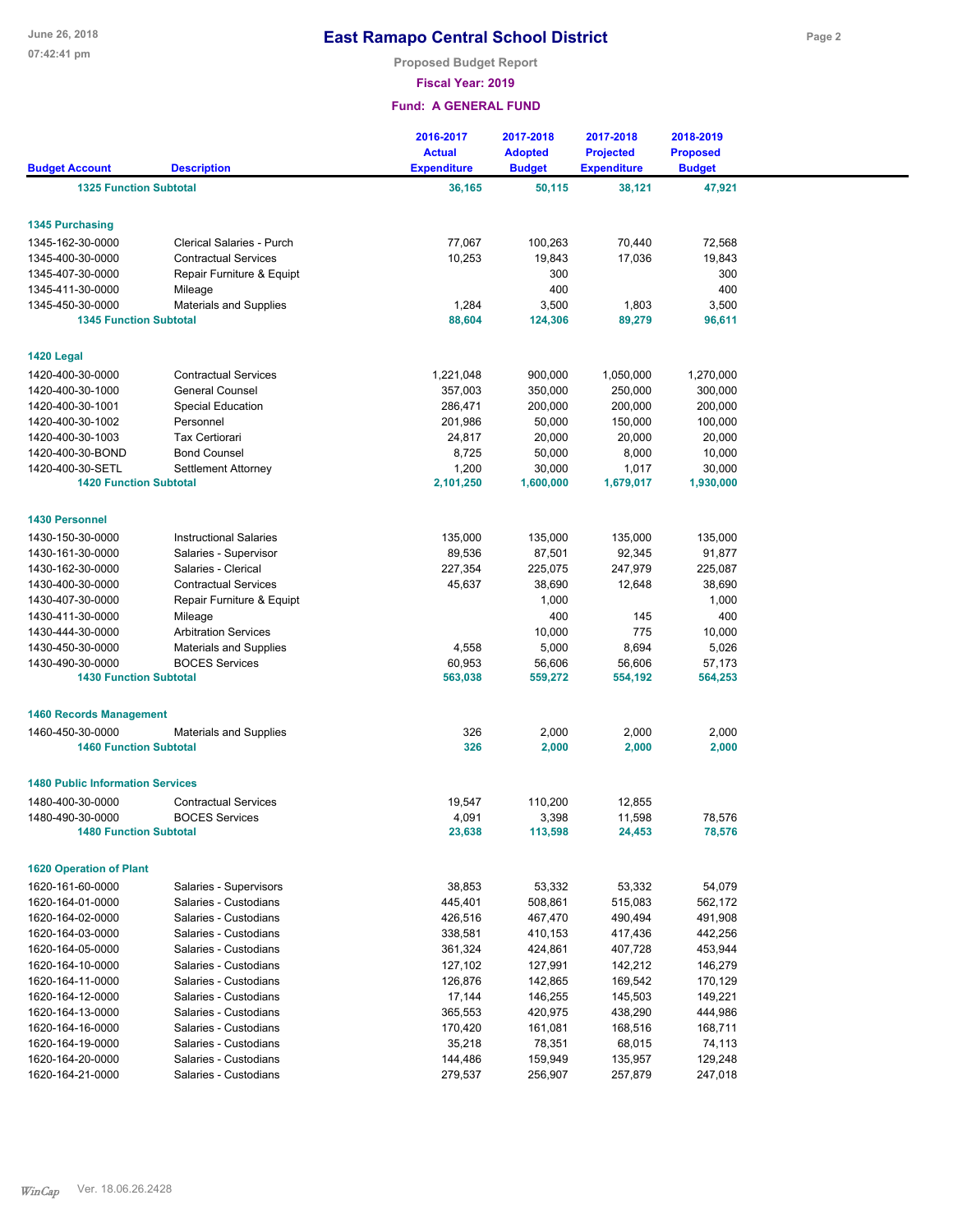**Proposed Budget Report**

#### **Fiscal Year: 2019**

|                                |                             | 2016-2017          | 2017-2018      | 2017-2018          | 2018-2019       |  |
|--------------------------------|-----------------------------|--------------------|----------------|--------------------|-----------------|--|
|                                |                             | <b>Actual</b>      | <b>Adopted</b> | <b>Projected</b>   | <b>Proposed</b> |  |
| <b>Budget Account</b>          | <b>Description</b>          | <b>Expenditure</b> | <b>Budget</b>  | <b>Expenditure</b> | <b>Budget</b>   |  |
| <b>1620 Operation of Plant</b> |                             |                    |                |                    |                 |  |
|                                | Salaries - Custodians       |                    |                |                    |                 |  |
| 1620-164-24-0000               |                             | 124,659            | 144,362        | 115,236            | 93,941          |  |
| 1620-164-30-0000               | Salaries - Custodians       | 123,481            | 122,180        | 107,827            | 111,014         |  |
| 1620-164-60-0000               | Non Instr Sal - Custodial   | 163,302            | 375,308        | 215,478            | 246,259         |  |
| 1620-165-60-0000               | Salaries - Custodian Subs   | 148,659            | 115,000        | 154,212            | 115,000         |  |
| 1620-400-60-0000               | <b>Contractual Services</b> | 43,062             | 36,000         | 27,144             | 33,950          |  |
| 1620-407-60-0000               | Repair Furniture & Equipt   |                    | 10,000         |                    | 10,000          |  |
| 1620-411-60-0000               | Mileage                     | 407                | 8,000          | 346                | 8,000           |  |
| 1620-412-60-0000               | <b>Natural Gas</b>          | 627,229            | 782,964        | 729,906            | 802,964         |  |
| 1620-413-60-0000               | Fuel Oil                    | 11,968             | 105,000        | 100,000            | 105,000         |  |
| 1620-414-60-0000               | Electricity                 | 841,307            | 1,021,023      | 1,022,657          | 1,022,902       |  |
| 1620-415-60-0000               | Water                       | 87,829             | 158,017        | 142,983            | 168,697         |  |
| 1620-416-60-0000               | <b>Telephone Service</b>    | 115,318            | 169,965        | 164,947            | 169,965         |  |
| 1620-422-60-0000               | Insurance                   | 330,827            | 330,464        | 30,711             | 346,882         |  |
| 1620-456-60-0000               | Custodial Mat. & Supplies   | 234,517            | 250,000        | 226,345            | 250,000         |  |
| 1620-166-01-ALRM               | Sals - Cust.Overtime/ALRM   | 3,327              | 2,935          | 2,171              | 2,935           |  |
| 1620-166-02-ALRM               | Sals - Cust.Overtime/ALRM   | 1,173              | 1,444          | 905                | 1,444           |  |
| 1620-166-03-ALRM               | Sals - Cust.Overtime/ALRM   | 134                | 105            | 419                | 105             |  |
| 1620-166-05-ALRM               | Sals - Cust.Overtime/ALRM   | 630                | 133            | 104                | 133             |  |
| 1620-166-10-ALRM               | Sals - Cust.Overtime/ALRM   | 219                | 263            | 219                | 263             |  |
| 1620-166-11-ALRM               | Sals - Cust.Overtime/ALRM   |                    | 211            |                    | 211             |  |
| 1620-166-12-ALRM               | Sals - Cust.Overtime/ALRM   | 405                | 137            | 244                | 137             |  |
| 1620-166-13-ALRM               | Sals - Cust.Overtime/ALRM   | 937                | 534            | 995                | 534             |  |
| 1620-166-16-ALRM               | Sals - Cust.Overtime/ALRM   | 310                | 999            | 90                 | 999             |  |
| 1620-166-19-ALRM               | Sals - Cust.Overtime/ALRM   | 81                 | 1,460          | 78                 | 1,460           |  |
| 1620-166-20-ALRM               | Sals - Cust.Overtime/ALRM   | 209                | 263            | 260                | 263             |  |
|                                |                             |                    |                |                    |                 |  |
| 1620-166-21-ALRM               | Sals - Cust.Overtime/ALRM   | 133                | 315            | 183                | 315             |  |
| 1620-166-24-ALRM               | Sals - Cust.Overtime/ALRM   | 2,185              | 920            | 815                | 920             |  |
| 1620-166-30-ALRM               | Sals - Cust.Overtime/ALRM   |                    | 83             |                    | 83              |  |
| 1620-166-60-ALRM               | Sals - Cust.Overtime/ALRM   | 354                | 75             | 192                | 75              |  |
| 1620-166-01-BLDG               | Sals - Cust.Overtime/BLDG   | 4,112              | 1,154          | 4,608              | 1,154           |  |
| 1620-166-02-BLDG               | Sals - Cust.Overtime/BLDG   | 2,087              | 2,097          | 1,171              | 2,097           |  |
| 1620-166-03-BLDG               | Sals - Cust.Overtime/BLDG   | 60,258             | 1,258          | 21,000             | 1,258           |  |
| 1620-166-05-BLDG               | Sals - Cust.Overtime/BLDG   | 3,891              | 1,887          | 3,650              | 1,887           |  |
| 1620-166-10-BLDG               | Sals - Cust.Overtime/BLDG   | 3,391              | 2,516          | 2,932              | 2,516           |  |
| 1620-166-11-BLDG               | Sals - Cust.Overtime/BLDG   | 4,122              | 2,621          | 2,761              | 2,621           |  |
| 1620-166-12-BLDG               | Sals - Cust, Overtime/BLDG  | 1,659              | 4,193          | 2,666              | 4,193           |  |
| 1620-166-13-BLDG               | Sals - Cust.Overtime/BLDG   | 1,769              | 1,258          | 3,401              | 1,258           |  |
| 1620-166-16-BLDG               | Sals - Cust.Overtime/BLDG   | 3,355              | 2,307          | 2,630              | 2,307           |  |
| 1620-166-19-BLDG               | Sals - Cust.Overtime/BLDG   | 2,315              | 2,935          | 2,312              | 2,935           |  |
| 1620-166-20-BLDG               | Sals - Cust.Overtime/BLDG   | 3,967              |                | 2,602              |                 |  |
| 1620-166-21-BLDG               | Sals - Cust.Overtime/BLDG   | 1,978              | 1,782          | 1,953              | 1,782           |  |
| 1620-166-24-BLDG               | Sals - Cust.Overtime/BLDG   | 4,323              | 2,516          | 2,316              | 2,516           |  |
| 1620-166-30-BLDG               | Sals - Cust.Overtime/BLDG   | 310                | 3,040          | 1,108              | 3,040           |  |
| 1620-166-60-BLDG               | Sals - Cust.Overtime/BLDG   | 13,566             | 59,738         | 6,793              | 59,738          |  |
| 1620-166-20-CUMC               | Sals - Cust.Overtime/CUMS   |                    | 2,621          |                    | 2,621           |  |
| 1620-166-01-ERSD               | Sals - Cust.Overtime/ERSD   | 159,928            | 25,153         | 83,282             | 25,153          |  |
| 1620-166-02-ERSD               | Sals - Cust.Overtime/ERSD   | 47,397             | 10,481         | 83,755             | 10,481          |  |
| 1620-166-03-ERSD               | Sals - Cust.Overtime/ERSD   |                    |                | 1,500              |                 |  |
| 1620-166-05-ERSD               | Sals - Cust.Overtime/ERSD   | 64,704             | 1,468          |                    | 1,468           |  |
|                                |                             | 21,343             | 6,289          | 6,000              | 6,289           |  |
| 1620-166-10-ERSD               | Sals - Cust.Overtime/ERSD   | 18,850             | 3,145          | 19,309             | 3,145           |  |
| 1620-166-11-ERSD               | Sals - Cust.Overtime/ERSD   | 23,891             | 525            | 17,044             | 525             |  |
| 1620-166-12-ERSD               | Sals - Cust.Overtime/ERSD   | 12,729             | 525            | 15,072             | 525             |  |
| 1620-166-13-ERSD               | Sals - Cust.Overtime/ERSD   | 53,131             | 5,241          | 78,609             | 5,241           |  |
| 1620-166-16-ERSD               | Sals - Cust.Overtime/ERSD   | 28,464             | 12,577         | 7,653              | 12,577          |  |
| 1620-166-19-ERSD               | Sals - Cust.Overtime/ERSD   | 1,708              | 1,887          | 1,800              | 1,887           |  |
| 1620-166-20-ERSD               | Sals - Cust.Overtime/ERSD   | 34,645             | 2,516          | 2,500              | 2,516           |  |
| 1620-166-21-ERSD               | Sals - Cust.Overtime/ERSD   | 22,594             | 4,193          | 26,277             | 4,193           |  |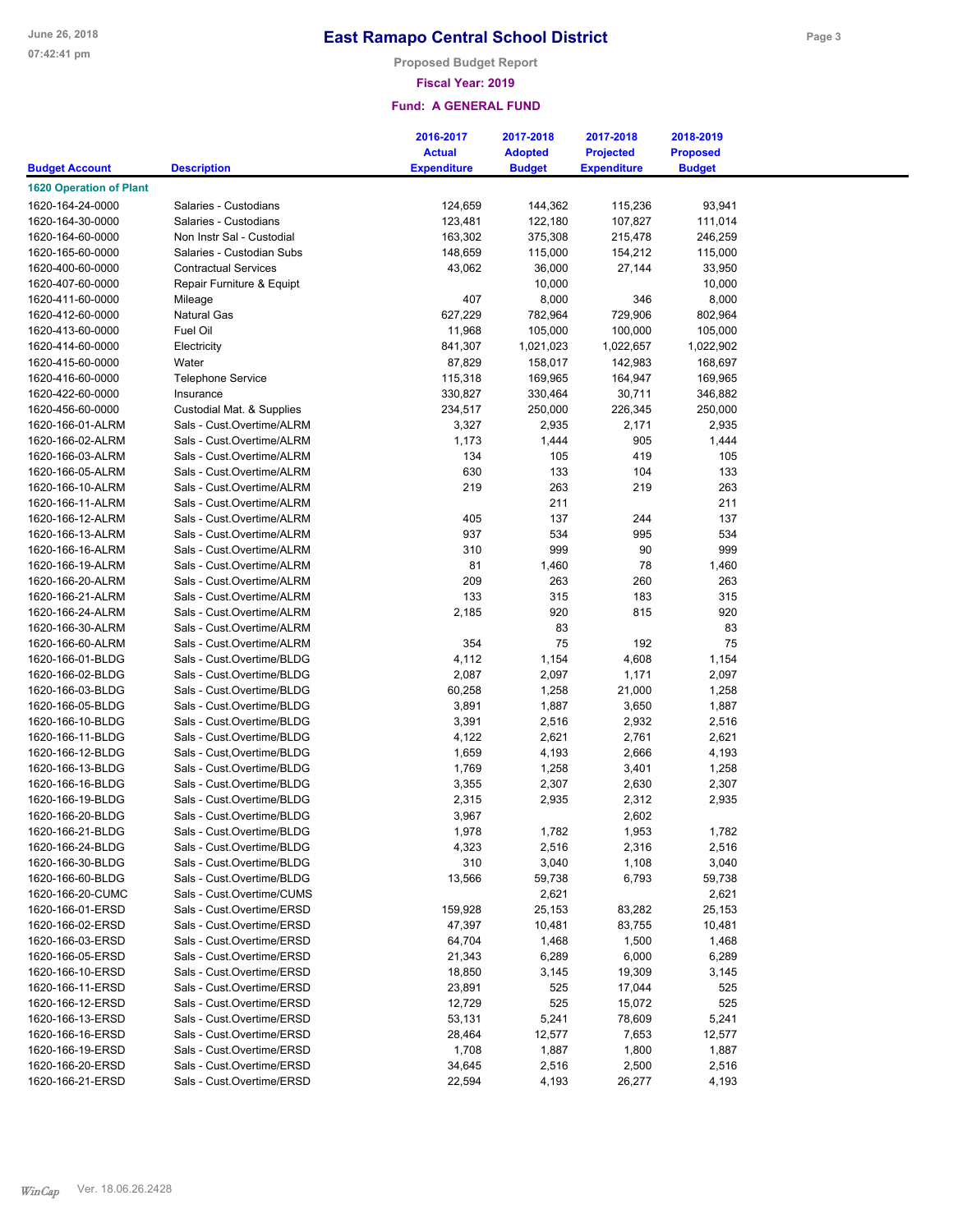**Proposed Budget Report**

#### **Fiscal Year: 2019**

|                                  |                                  | 2016-2017<br><b>Actual</b> | 2017-2018<br><b>Adopted</b> | 2017-2018<br><b>Projected</b> | 2018-2019<br><b>Proposed</b> |  |
|----------------------------------|----------------------------------|----------------------------|-----------------------------|-------------------------------|------------------------------|--|
| <b>Budget Account</b>            | <b>Description</b>               | <b>Expenditure</b>         | <b>Budget</b>               | <b>Expenditure</b>            | <b>Budget</b>                |  |
| <b>1620 Operation of Plant</b>   |                                  |                            |                             |                               |                              |  |
| 1620-166-24-ERSD                 | Sals - Cust.Overtime/ERSD        | 12,957                     | 525                         | 500                           | 525                          |  |
| 1620-166-30-ERSD                 | Sals - Cust.Overtime/ERSD        | 19,403                     | 1,049                       | 980                           | 1,049                        |  |
| 1620-166-60-ERSD                 | Sals - Cust.Overtime/ERSD        | 28,764                     | 14,464                      | 7,981                         | 14,464                       |  |
| 1620-166-01-LEAD                 | <b>Custodian Overtime</b>        | 799                        |                             |                               |                              |  |
|                                  |                                  |                            |                             |                               |                              |  |
| 1620-166-02-LEAD                 | Custodian Overtime               | 514                        |                             |                               |                              |  |
| 1620-166-03-LEAD                 | <b>Custodian Overtime</b>        | 491                        |                             |                               |                              |  |
| 1620-166-05-LEAD                 | <b>Custodian Overtime</b>        | 556                        |                             |                               |                              |  |
| 1620-166-10-LEAD                 | <b>Custodian Overtime</b>        | 68                         |                             |                               |                              |  |
| 1620-166-11-LEAD                 | <b>Custodian Overtime</b>        | 271                        |                             |                               |                              |  |
| 1620-166-01-PRMT                 | Sals - Cust.Overtime/PRMT        | 7,029                      | 14,673                      | 16,549                        | 14,673                       |  |
| 1620-166-02-PRMT                 | Sals - Cust.Overtime/PRMT        | 9,860                      | 7,989                       | 7,800                         | 7,989                        |  |
| 1620-166-03-PRMT                 | Sals - Cust.Overtime/PRMT        | 12,218                     | 14,673                      | 14,673                        | 14,673                       |  |
| 1620-166-05-PRMT                 | Sals - Cust.Overtime/PRMT        | 18,334                     | 5,828                       | 5,100                         | 5,828                        |  |
| 1620-166-10-PRMT                 | Sals - Cust.Overtime/PRMT        |                            | 161                         | 158                           | 161                          |  |
| 1620-166-11-PRMT                 | Sals - Cust.Overtime/PRMT        | 791                        | 290                         | 407                           | 290                          |  |
| 1620-166-13-PRMT                 | Sals - Cust.Overtime/PRMT        | 32,326                     | 7,941                       | 7,900                         | 7,941                        |  |
| 1620-166-20-PRMT                 | Sals - Cust.Overtime/PRMT        |                            | 657                         | 1,115                         | 657                          |  |
| 1620-166-21-PRMT                 | Sals - Cust.Overtime/PRMT        | 10,744                     | 7,003                       | 10,525                        | 7,003                        |  |
| 1620-166-60-PRMT                 | Sals - Cust.Overtime/PRMT        | 27,128                     | 28,298                      | 28,298                        | 28,298                       |  |
| 1620-166-01-SNOW                 | Sals - Cust.Overtime/SNOW        | 3,934                      | 2,726                       | 3,183                         | 2,726                        |  |
| 1620-166-02-SNOW                 | Sals - Cust.Overtime/SNOW        | 3,134                      | 1,258                       | 3,765                         | 1,258                        |  |
| 1620-166-03-SNOW                 | Sals - Cust.Overtime/SNOW        | 2,166                      | 787                         | 1,449                         | 787                          |  |
| 1620-166-05-SNOW                 | Sals - Cust.Overtime/SNOW        | 1,070                      | 630                         | 1,333                         | 630                          |  |
| 1620-166-10-SNOW                 | Sals - Cust.Overtime/SNOW        | 666                        | 472                         | 467                           | 472                          |  |
| 1620-166-11-SNOW                 | Sals - Cust.Overtime/SNOW        | 1,091                      | 316                         | 1,000                         | 316                          |  |
| 1620-166-12-SNOW                 | Sals - Cust.Overtime/SNOW        | 786                        | 394                         | 1,050                         | 394                          |  |
|                                  | Sals - Cust.Overtime/SNOW        |                            |                             |                               |                              |  |
| 1620-166-13-SNOW                 |                                  | 3,788                      | 2,097                       | 2,264                         | 2,097                        |  |
| 1620-166-16-SNOW                 | Sals - Cust.Overtime/SNOW        | 925                        | 525                         | 725                           | 525                          |  |
| 1620-166-19-SNOW                 | Sals - Cust.Overtime/SNOW        | 343                        | 316                         | 654                           | 316                          |  |
| 1620-166-20-SNOW                 | Sals - Cust.Overtime/SNOW        | 2,385                      | 891                         | 2,715                         | 891                          |  |
| 1620-166-21-SNOW                 | Sals - Cust.Overtime/SNOW        | 538                        | 630                         | 1,527                         | 630                          |  |
| 1620-166-24-SNOW                 | Sals - Cust.Overtime/SNOW        | 384                        | 347                         | 141                           | 347                          |  |
| 1620-166-30-SNOW                 | Sals - Cust.Overtime/SNOW        | 1,524                      | 243                         | 1,360                         | 243                          |  |
| 1620-166-60-SNOW                 | Sals - Cust.Overtime/SNOW        | 923                        | 8,676                       | 8,500                         | 8,676                        |  |
| 1620-166-01-SPRT                 | Sals - Cust.Overtime/SPRT        | 336                        | 273                         | 185                           | 273                          |  |
| <b>1620 Function Subtotal</b>    |                                  | 6,546,406                  | 7,287,266                   | 6,991,462                     | 7,318,570                    |  |
| <b>1621 Maintenance of Plant</b> |                                  |                            |                             |                               |                              |  |
|                                  |                                  |                            |                             |                               |                              |  |
| 1621-161-60-0000                 | Salaries - Supervisors           | 38,853                     | 53,332                      | 53,332                        | 54,079                       |  |
| 1621-162-60-0000                 | Salaries - Clerical              | 90.610                     | 104,027                     | 111,378                       | 130,942                      |  |
| 1621-167-60-0000                 | Salaries - Maintenance           | 1,112,299                  | 1,157,783                   | 1,150,358                     | 1,150,362                    |  |
| 1621-169-60-0000                 | Salaries - Maint Overtime        | 242,978                    | 135,000                     | 145,833                       | 138,000                      |  |
| 1621-169-97-0000                 | Salaries - Maint Overtime        | 2,439                      |                             |                               |                              |  |
| 1621-200-60-0000                 | Equipment                        | 16,869                     | 20,000                      | 19,134                        | 20,000                       |  |
| 1621-404-60-0000                 | <b>Minor Building Repairs</b>    | 230,673                    | 150,000                     | 171,877                       | 150,000                      |  |
| 1621-407-60-0000                 | Repair Furniture & Equipt        | 12,807                     | 60,000                      | 54,396                        | 45,000                       |  |
| 1621-411-60-0000                 | Mileage                          |                            | 900                         | 900                           | 900                          |  |
| 1621-459-60-0000                 | <b>Automotive Supplies</b>       | 19,882                     | 22,000                      | 20,398                        | 22,000                       |  |
| 1621-405-60-0026                 | <b>Exterminator Service</b>      | 25,844                     | 36,451                      | 30,970                        | 36,451                       |  |
| 1621-405-60-0027                 | Door Repair Service              | 14,748                     | 15,456                      | 12,161                        | 15,456                       |  |
| 1621-405-60-0028                 | <b>Fuel Tank Cleaning Servic</b> | 7,087                      | 10,587                      | 6,551                         | 10,587                       |  |
| 1621-405-60-0029                 | Garbage Service                  | 130,900                    | 125,000                     | 124,902                       | 130,900                      |  |
| 1621-405-60-0031                 | Communications/AV Serv           |                            | 5,600                       | 1,594                         | 5,600                        |  |
| 1621-457-60-0031                 | Supplies - Communic. & AV        | 2,915                      | 3,000                       | 2,330                         | 3,000                        |  |
| 1621-457-60-0032                 | Supplies - Carpentry             | 29,948                     | 45,500                      | 43,633                        | 45,500                       |  |
|                                  |                                  |                            |                             |                               |                              |  |
| 1621-405-60-0033                 | <b>Electrical Machinery Serv</b> | 56,994                     | 50,000                      | 79,080                        | 55,000                       |  |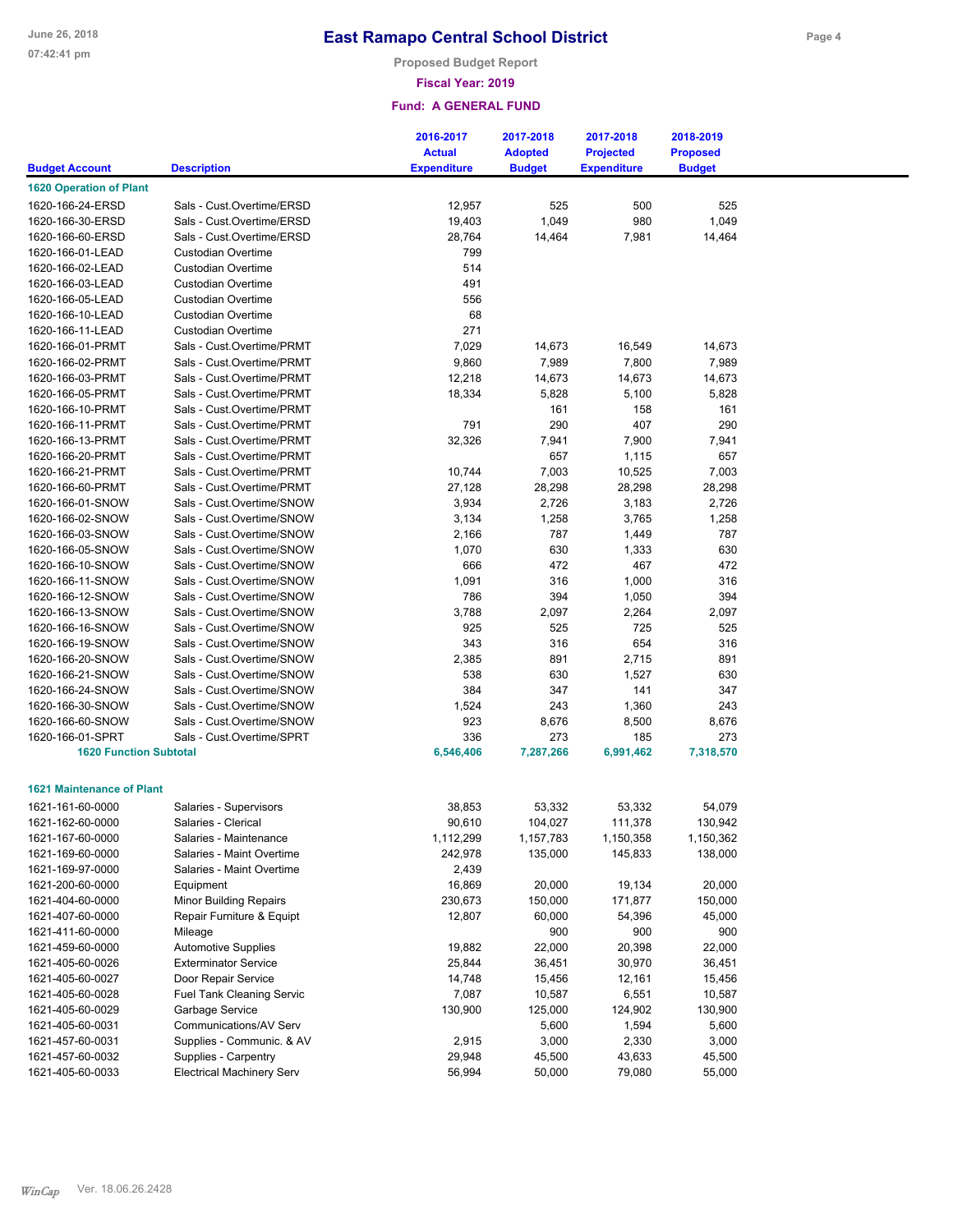**Proposed Budget Report**

#### **Fiscal Year: 2019**

|                                             |                                  | 2016-2017          | 2017-2018      | 2017-2018          | 2018-2019       |
|---------------------------------------------|----------------------------------|--------------------|----------------|--------------------|-----------------|
|                                             |                                  | <b>Actual</b>      | <b>Adopted</b> | <b>Projected</b>   | <b>Proposed</b> |
| <b>Budget Account</b>                       | <b>Description</b>               | <b>Expenditure</b> | <b>Budget</b>  | <b>Expenditure</b> | <b>Budget</b>   |
| <b>1621 Maintenance of Plant</b>            |                                  |                    |                |                    |                 |
| 1621-457-60-0033                            | Supplies - Electrical            | 65,156             | 55,000         | 52,918             | 55,000          |
| 1621-405-60-0035                            | Grounds, Tree Service            | 38,503             | 30,000         | 29,205             | 35,000          |
| 1621-457-60-0035                            | Supplies - Grounds               | 113,079            | 115,000        | 112,466            | 115,000         |
|                                             |                                  | 49,403             | 75,000         | 74,885             |                 |
| 1621-405-60-0036                            | Boiler, H&V Service              |                    |                |                    | 55,000          |
| 1621-457-60-0036                            | Supplies - H&V, Boiler           | 51,982             | 55,000         | 53,858             | 55,000          |
| 1621-457-60-0037                            | Supplies - Locks, Hardwar        | 18,438             | 20,000         | 20,407             | 20,000          |
| 1621-457-60-0038                            | Supplies - Painting              | 16,941             | 20,000         | 16,000             | 20,000          |
| 1621-405-60-0039                            | Plumbing, Septic Service         | 37,698             | 35,000         | 56,361             | 40,000          |
| 1621-457-60-0039                            | Supplies - Plumbing              | 49,974             | 50,000         | 49,794             | 50,000          |
| 1621-405-60-0040                            | Alarms, Extinguishers            | 42,600             | 43,653         | 43,000             | 43,653          |
| 1621-457-60-0040                            | Supplies - Alarms, Fire          | 4,331              | 18,000         | 15,138             | 18,000          |
| 1621-405-60-0042                            | Mops & Drapes Service            |                    | 15,000         | 12,000             | 15,000          |
| 1621-405-60-0043                            | <b>Glass Repair Service</b>      | 2,740              | 12,000         | 3,680              | 12,000          |
| 1621-405-60-0044                            | Roof Repair Services             | 25,543             | 100,000        | 10,290             | 60,000          |
| 1621-405-60-0045                            | <b>Snow Removal Services</b>     | 49,720             | 30,000         | 28,880             | 30,000          |
| 1621-405-60-0047                            | <b>Welding Services</b>          |                    | 5,000          | 322                | 5,000           |
| 1621-405-60-0048                            | <b>Security Service</b>          |                    | 2,000          |                    | 2,000           |
| 1621-405-60-0049                            | Engineering & Management         | 2,745              | 25,000         | 24,800             | 25,000          |
| 1621-457-60-0050                            | <b>Office Supplies</b>           | 1,573              | 2,000          | 1,500              | 2,000           |
| 1621-405-60-0051                            | Gym & Stage Floor Refinis        | 17,994             | 10,000         | 10,450             | 12,500          |
| 1621-457-60-H200                            | Supplies - Water                 | 32,923             | 50,000         | 50,000             | 50,000          |
| 1621-169-60-LEAD                            | Salaries - Maint Overtime        | 51,925             |                |                    |                 |
| 1621-405-60-LEAD                            | Dist-Wide Contracted Serv        | 117,500            |                |                    |                 |
| 1621-457-60-LEAD                            | Supplies - Water                 | 32,660             |                |                    |                 |
| <b>1621 Function Subtotal</b>               |                                  | 2,859,274          | 2,762,289      | 2,694,781          | 2,733,930       |
|                                             |                                  |                    |                |                    |                 |
|                                             |                                  |                    |                |                    |                 |
| <b>1660 Central Storeroom</b>               |                                  |                    |                |                    |                 |
| 1660-173-60-0000                            | Salaries - Warehouse             | 80,698             | 74,102         | 92,566             | 85,170          |
| 1660-407-56-0000                            | Repair Furniture & Equipt        |                    | 700            |                    | 700             |
| 1660-450-56-0000                            | <b>Materials and Supplies</b>    | 354                | 1,700          | 2,408              | 1,700           |
| 1660-459-56-0000                            | <b>Automotive Supplies</b>       |                    | 600            |                    | 600             |
| <b>1660 Function Subtotal</b>               |                                  | 81,052             | 77,102         | 94,974             | 88,170          |
|                                             |                                  |                    |                |                    |                 |
| <b>1670 Central Printing and Mailing</b>    |                                  |                    |                |                    |                 |
|                                             |                                  |                    |                |                    |                 |
| 1670-162-60-0000                            | Salaries - Clerical              | 60,547             | 56,609         | 73,582             | 58,965          |
| 1670-169-60-0000                            | Maintenance Overtime             | 2,680              | 2,100          | 5,071              | 4,000           |
| 1670-407-60-0000                            | Repair Furniture & Equipt        |                    | 750            |                    | 750             |
| 1670-408-30-0000                            | Machine & Program Rental         | 13,446             | 48,416         | 26,750             | 48,416          |
| 1670-420-30-0000                            | Postage                          | 121,487            | 115,000        | 95,536             | 125,000         |
| 1670-450-30-0000                            | Materials & Supplies             | 6,605              | 8,500          | 6,163              | 8,500           |
| 1670-490-60-0000                            | <b>BOCES Services - Docutech</b> | 345,362            | 395,441        | 395,441            | 399,396         |
| <b>1670 Function Subtotal</b>               |                                  | 550,127            | 626,816        | 602,543            | 645,027         |
|                                             |                                  |                    |                |                    |                 |
| <b>1671 Central Office Services</b>         |                                  |                    |                |                    |                 |
| 1671-407-30-0000                            | Repair Furniture & Equipt        |                    | 1,000          |                    | 1,000           |
| 1671-408-30-0000                            | Machine & Program Rental         | 3,120              | 3,120          | 3,120              | 3,120           |
| 1671-450-30-0000                            | Materials & Supplies             | 96                 | 2,200          | 350                | 2,200           |
| <b>1671 Function Subtotal</b>               |                                  | 3,216              | 6,320          | 3,470              | 6,320           |
|                                             |                                  |                    |                |                    |                 |
|                                             |                                  |                    |                |                    |                 |
| <b>1680 Management Information Services</b> |                                  |                    |                |                    |                 |
| 1680-161-60-0000                            | Salaries - Supervisory           | 300,809            | 304,735        | 359,331            | 216,488         |
| 1680-162-60-0000                            | Salaries - Clerical              | 73,463             |                | 2,916              |                 |
| 1680-200-60-0000                            | Equipment & Other Capital        | 660                | 2,000          | 3,958              | 6,000           |
| 1680-400-60-0000                            | <b>Contractual Services</b>      | 850,815            | 120,000        | 119,027            | 25,000          |
| 1680-411-60-0000                            | Mileage                          |                    | 500            | 791                | 500             |
|                                             |                                  |                    |                |                    |                 |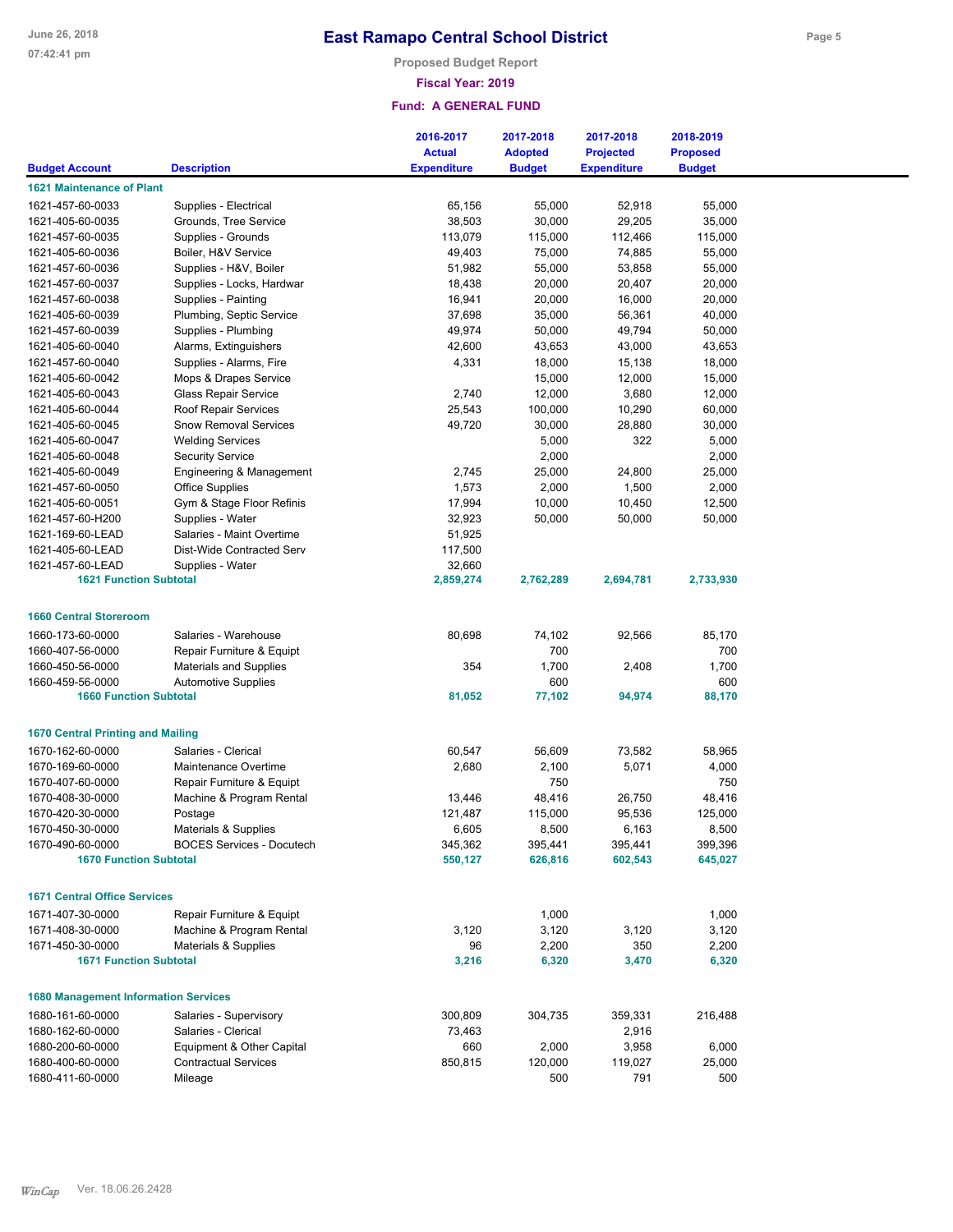**Proposed Budget Report**

**Fiscal Year: 2019**

|                                                   |                               | 2016-2017<br><b>Actual</b> | 2017-2018<br><b>Adopted</b> | 2017-2018<br><b>Projected</b> | 2018-2019<br><b>Proposed</b> |  |
|---------------------------------------------------|-------------------------------|----------------------------|-----------------------------|-------------------------------|------------------------------|--|
| <b>Budget Account</b>                             | <b>Description</b>            | <b>Expenditure</b>         | <b>Budget</b>               | <b>Expenditure</b>            | <b>Budget</b>                |  |
| <b>1680 Management Information Services</b>       |                               |                            |                             |                               |                              |  |
| 1680-450-60-0000                                  | Materials & Supplies          | 18,089                     | 18,240                      | 13,668                        | 15,000                       |  |
| 1680-490-60-0000                                  | <b>BOCES Services</b>         | 556,285                    | 407,502                     | 429,924                       | 465,849                      |  |
| <b>1680 Function Subtotal</b>                     |                               | 1,800,121                  | 852,977                     | 929,615                       | 728,837                      |  |
| <b>1910 Unallocated Insurance</b>                 |                               |                            |                             |                               |                              |  |
| 1910-422-60-0000                                  | Insurance                     | 1,042,846                  | 1,067,096                   | 527,345                       | 408,000                      |  |
| <b>1910 Function Subtotal</b>                     |                               | 1,042,846                  | 1,067,096                   | 527,345                       | 408,000                      |  |
| <b>1920 School Association Dues</b>               |                               |                            |                             |                               |                              |  |
| 1920-400-60-0000                                  | <b>Contractual Services</b>   | 21,329                     | 22,935                      | 22,150                        | 23,527                       |  |
| <b>1920 Function Subtotal</b>                     |                               | 21,329                     | 22,935                      | 22,150                        | 23,527                       |  |
| <b>1930 Judgments and Claims</b>                  |                               |                            |                             |                               |                              |  |
| 1930-400-60-0000                                  | Judgments & Claims            | 150                        | 404,000                     | 305,000                       | 400.000                      |  |
| <b>1930 Function Subtotal</b>                     |                               | 150                        | 404,000                     | 305,000                       | 400,000                      |  |
| <b>1950 Assessments on School Property</b>        |                               |                            |                             |                               |                              |  |
|                                                   |                               |                            |                             |                               |                              |  |
| 1950-400-60-0000<br><b>1950 Function Subtotal</b> | <b>Contractual Services</b>   | 255,369<br>255,369         | 270,000<br>270,000          | 270,000<br>270,000            | 279,000<br>279,000           |  |
|                                                   |                               |                            |                             |                               |                              |  |
| <b>1964 Refund on Real Property Taxes</b>         |                               |                            |                             |                               |                              |  |
| 1964-400-60-0000                                  | <b>Property Tax Refunds</b>   | 279,808                    | 800,000                     | 354,008                       | 800,000                      |  |
| 1964-400-60-FINK                                  | Property Tax Refunds-Libr     | 15,506                     | 12,000                      | 12,561                        | 12,000                       |  |
| <b>1964 Function Subtotal</b>                     |                               | 295,314                    | 812,000                     | 366,569                       | 812,000                      |  |
| <b>1981 BOCES - Administrative Costs</b>          |                               |                            |                             |                               |                              |  |
| 1981-490-60-0000                                  | <b>BOCES Services</b>         | 925,488                    | 915,987                     | 915,987                       | 925,147                      |  |
| <b>1981 Function Subtotal</b>                     |                               | 925,488                    | 915,987                     | 915,987                       | 925,147                      |  |
| 1983 BOCES - Capital Expense                      |                               |                            |                             |                               |                              |  |
| 1983-490-60-0000                                  | <b>BOCES Services</b>         | 255,259                    | 256,241                     | 256,241                       | 258,804                      |  |
| <b>1983 Function Subtotal</b>                     |                               | 255,259                    | 256,241                     | 256,241                       | 258,804                      |  |
| <b>2010 Curriculum Development</b>                |                               |                            |                             |                               |                              |  |
| 2010-162-60-0000                                  | Salaries - Clerical           | 117,026                    | 119,611                     | 124,613                       | 127,108                      |  |
| 2010-411-60-0000                                  | Mileage                       | 1,084                      | 4,500                       | 1,349                         | 4,500                        |  |
| 2010-450-60-0000                                  | <b>Materials and Supplies</b> | 2,896                      | 5,000                       | 4,137                         | 5,000                        |  |
| <b>2010 Function Subtotal</b>                     |                               | 121,006                    | 129,111                     | 130,099                       | 136,608                      |  |
| 2020 Supervision - Regular School                 |                               |                            |                             |                               |                              |  |
| 2020-150-01-0000                                  | <b>Instructional Salaries</b> | 655,890                    | 651,322                     | 615,889                       | 624,143                      |  |
| 2020-150-02-0000                                  | <b>Instructional Salaries</b> | 647,614                    | 631,536                     | 606,754                       | 643,536                      |  |
| 2020-150-03-0000                                  | <b>Instructional Salaries</b> | 474,519                    | 451,272                     | 458,271                       | 330,272                      |  |
| 2020-150-05-0000                                  | <b>Instructional Salaries</b> | 443,474                    | 444,854                     | 446,739                       | 318,804                      |  |
| 2020-150-10-0000                                  | <b>Instructional Salaries</b> | 148,000                    | 148,538                     | 151,538                       | 148,538                      |  |
| 2020-150-11-0000                                  | <b>Instructional Salaries</b> | 176,058                    | 175,123                     | 175,123                       | 175,123                      |  |
| 2020-150-12-0000                                  | <b>Instructional Salaries</b> | 159,565                    | 155,726                     | 157,784                       | 157,726                      |  |
| 2020-150-13-0000                                  | <b>Instructional Salaries</b> | 179,894                    | 175,123                     | 178,123                       | 175,123                      |  |
| 2020-150-14-0000                                  | <b>Instructional Salaries</b> | 164,783                    | 163,116                     | 163,116                       | 163,116                      |  |
| 2020-150-16-0000                                  | <b>Instructional Salaries</b> | 174,013                    | 173,123                     | 173,123                       | 173,123                      |  |
| 2020-150-19-0000                                  | <b>Instructional Salaries</b> | 178,257                    | 175,123                     | 175,123                       | 175,123                      |  |
| 2020-150-20-0000                                  | <b>Instructional Salaries</b> | 176,058                    | 175,123                     | 175,123                       | 175,123                      |  |
| 2020-150-21-0000                                  | <b>Instructional Salaries</b> | 105,107                    | 145,000                     | 143,096                       | 148,538                      |  |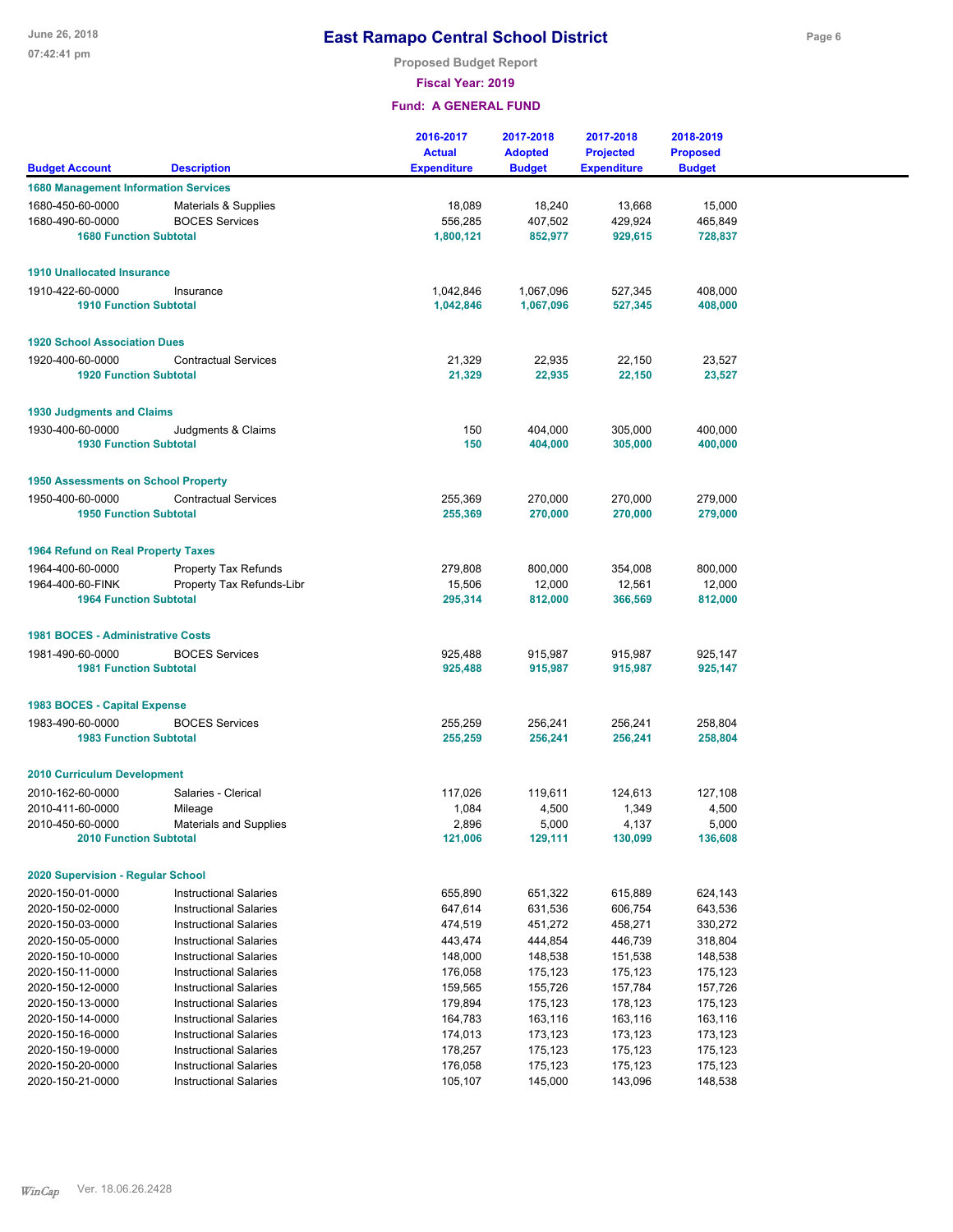**Proposed Budget Report**

#### **Fiscal Year: 2019**

|                                         |                               | 2016-2017          | 2017-2018      | 2017-2018          | 2018-2019       |  |
|-----------------------------------------|-------------------------------|--------------------|----------------|--------------------|-----------------|--|
|                                         |                               | <b>Actual</b>      | <b>Adopted</b> | <b>Projected</b>   | <b>Proposed</b> |  |
| <b>Budget Account</b>                   | <b>Description</b>            | <b>Expenditure</b> | <b>Budget</b>  | <b>Expenditure</b> | <b>Budget</b>   |  |
| 2020 Supervision - Regular School       |                               |                    |                |                    |                 |  |
| 2020-150-24-0000                        | <b>Instructional Salaries</b> | 154,565            | 153,726        | 153,725            | 153,726         |  |
| 2020-150-60-0000                        | <b>Instructional Salaries</b> | 5,000              | 136,250        | 136,250            | 150,000         |  |
| 2020-162-01-0000                        | Salaries - Clerical           | 343,926            | 323,277        | 345,557            | 351,583         |  |
| 2020-162-02-0000                        | Salaries - Clerical           | 283,163            | 282,763        | 293,966            | 295,716         |  |
| 2020-162-03-0000                        | Salaries - Clerical           | 98,476             | 98,442         | 102,651            | 102,814         |  |
| 2020-162-05-0000                        | Salaries - Clerical           | 160,257            | 160,008        | 165,693            | 106,916         |  |
|                                         | Salaries - Clerical           | 76,983             | 76,298         |                    |                 |  |
| 2020-162-10-0000                        | Salaries - Clerical           |                    |                | 83,430             | 82,755          |  |
| 2020-162-11-0000                        |                               | 55,296<br>94,284   | 55,565         | 58,335<br>97,329   | 60,585          |  |
| 2020-162-12-0000                        | Salaries - Clerical           |                    | 85,557         |                    | 89,724          |  |
| 2020-162-13-0000                        | Salaries - Clerical           | 78,646             | 72,468         | 91,184             | 98,202          |  |
| 2020-162-14-0000                        | Salaries - Clerical           | 30,617             | 25,206         | 32,324             | 26,316          |  |
| 2020-162-16-0000                        | Salaries - Clerical           | 56,500             | 67,775         | 57,721             | 60,644          |  |
| 2020-162-19-0000                        | Salaries - Clerical           | 50,257             | 66,124         | 65,000             | 67,128          |  |
| 2020-162-20-0000                        | Salaries - Clerical           | 83,195             | 80,349         | 87,129             | 85,483          |  |
| 2020-162-21-0000                        | Salaries - Clerical           | 42,335             | 43,587         | 40,878             | 47,740          |  |
| 2020-162-24-0000                        | Salaries - Clerical           | 56,688             | 55,535         | 60,243             | 60,534          |  |
| 2020-175-60-0000                        | Salaries - Clerical           | 202,608            | 120,000        | 182,170            | 120,000         |  |
| 2020-200-14-0000                        | Equipment & Other Capital     |                    | 1,000          |                    | 1,000           |  |
| 2020-407-01-0000                        | Repair Furniture & Equipt     |                    | 500            | 200                | 500             |  |
| 2020-407-03-0000                        | Repair Furniture & Equipt     |                    | 500            | 249                | 500             |  |
| 2020-407-16-0000                        | Repair Furniture & Equipt     |                    | 500            | 350                | 500             |  |
| 2020-407-60-0000                        | REPAIR FURNITURE AND EQUI     |                    | 500            | 350                | 500             |  |
| 2020-408-60-0000                        | Machine & Program Rental      | 46,253             | 88,161         | 88,161             | 88,161          |  |
| 2020-411-01-0000                        | Mileage                       |                    | 100            | 90                 | 100             |  |
| 2020-411-02-0000                        | Mileage                       |                    | 100            | 80                 | 100             |  |
| 2020-411-03-0000                        | Mileage                       |                    | 100            | 100                | 100             |  |
| 2020-411-05-0000                        | Mileage                       |                    | 100            | 100                | 100             |  |
| 2020-411-90-0000                        | Mileage                       |                    | 200            | 180                | 200             |  |
| 2020-450-01-0000                        | <b>Materials and Supplies</b> | 1,000              | 3,152          | 951                | 3,152           |  |
| 2020-450-02-0000                        | <b>Materials and Supplies</b> | 2,504              | 2,637          | 267                | 2,637           |  |
| 2020-450-03-0000                        | <b>Materials and Supplies</b> | 59                 | 500            | 400                | 500             |  |
| 2020-450-05-0000                        | <b>Materials and Supplies</b> |                    | 500            | 478                | 500             |  |
| 2020-450-10-0000                        | <b>Materials and Supplies</b> | 35                 | 100            |                    | 100             |  |
| 2020-450-11-0000                        | <b>Materials and Supplies</b> | 821                | 843            | 550                | 843             |  |
| 2020-450-12-0000                        | <b>Materials and Supplies</b> | 69                 | 135            | 89                 | 135             |  |
| 2020-450-13-0000                        | Materials and Supplies        |                    | 100            | 100                | 100             |  |
| 2020-450-16-0000                        | <b>Materials and Supplies</b> |                    | 100            |                    | 100             |  |
| 2020-450-19-0000                        | <b>Materials and Supplies</b> | 69                 | 100            | 80                 | 100             |  |
| 2020-450-20-0000                        | <b>Materials and Supplies</b> |                    | 100            |                    | 100             |  |
| 2020-450-21-0000                        | <b>Materials and Supplies</b> |                    | 100            | 100                | 100             |  |
| 2020-450-24-0000                        | Materials and Supplies        | 47                 | 100            | 100                | 100             |  |
| <b>2020 Function Subtotal</b>           |                               | 5,606,885          | 5,668,137      | 5,766,362          | 5,468,382       |  |
|                                         |                               |                    |                |                    |                 |  |
| <b>2021 Supervision - District-Wide</b> |                               |                    |                |                    |                 |  |
| 2021-150-60-0000                        | <b>Instructional Salaries</b> | 638,662            | 782,764        | 595,500            | 582,107         |  |
| 2021-150-89-0000                        | <b>Instructional Salaries</b> | 30,985             | 30,985         | 15,929             | 20,657          |  |
| 2021-162-90-0000                        | Non-Instr Salary - Cleric     |                    | 71,764         | 76,821             | 74,956          |  |
| 2021-162-93-0000                        | Non-Instr Salary - Cleric     | 107,465            | 72,272         | 113,812            | 114,782         |  |
| 2021-162-98-0000                        | Non-Instr Salary - Cleric     | 37,192             | 30,247         | 48,471             | 50,995          |  |
|                                         | <b>Contractual Services</b>   |                    |                |                    |                 |  |
| 2021-400-60-0000                        |                               | 144,137            | 25,000         | 46,043             | 25,000          |  |
| 2021-400-89-0000                        | <b>Contractual Services</b>   |                    | 1,000          |                    | 1,000           |  |
| 2021-400-90-0000                        | <b>Contractual Services</b>   | 1,885              | 5,000          | 5,000              | 5,000           |  |
| 2021-400-91-0000                        | <b>Contractual Services</b>   |                    | 5,000          |                    | 5,000           |  |
| 2021-407-89-0000                        | Repair Furniture & Equipt     |                    | 500            |                    | 500             |  |
| 2021-407-98-0000                        | Repair Furn & Equipment       |                    | 500            |                    | 500             |  |
| 2021-411-89-0000                        | Mileage                       |                    | 75             |                    | 75              |  |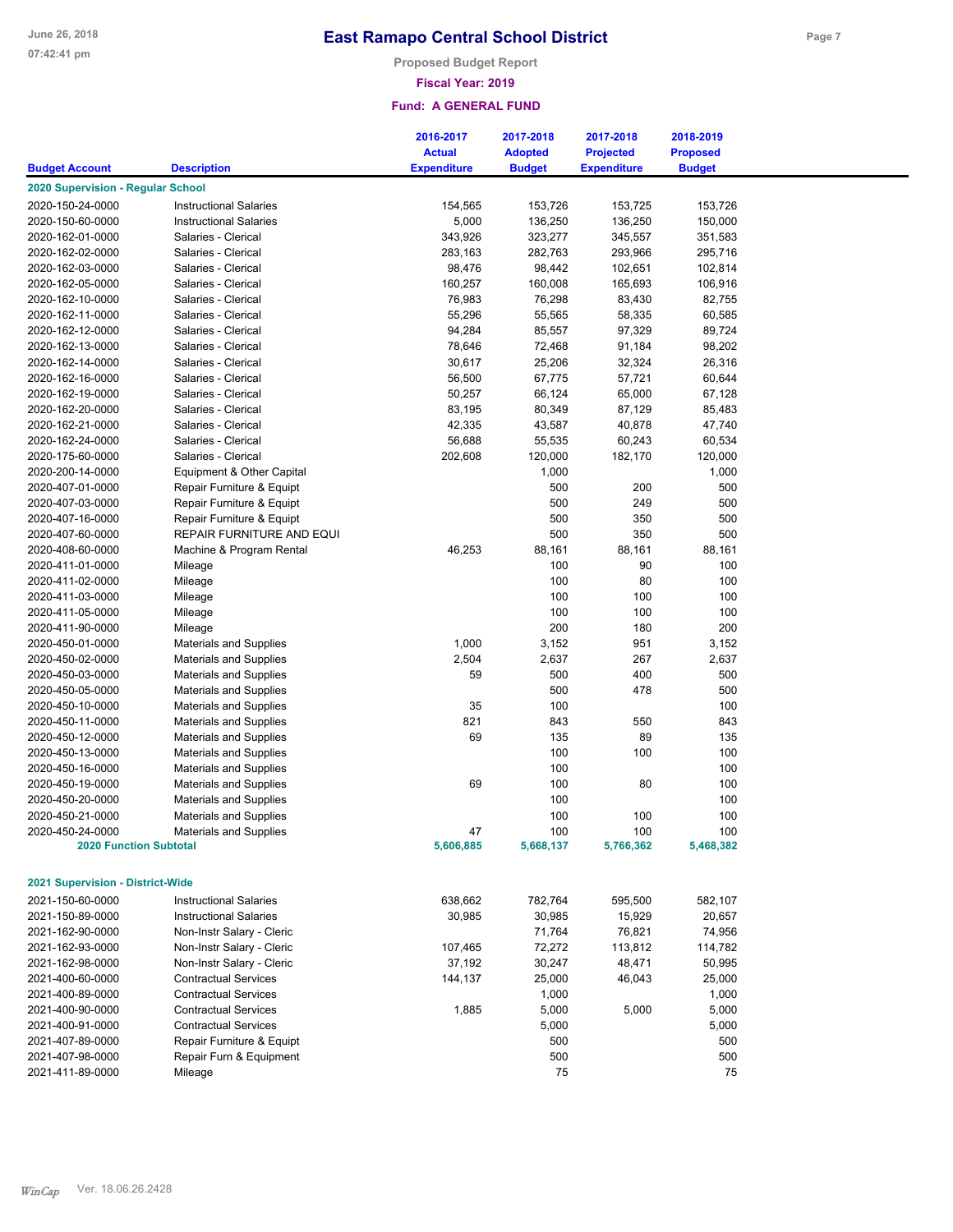**Proposed Budget Report**

**Fiscal Year: 2019**

|                                         |                               | 2016-2017          | 2017-2018      | 2017-2018          | 2018-2019       |  |
|-----------------------------------------|-------------------------------|--------------------|----------------|--------------------|-----------------|--|
|                                         |                               | <b>Actual</b>      | <b>Adopted</b> | <b>Projected</b>   | <b>Proposed</b> |  |
| <b>Budget Account</b>                   | <b>Description</b>            | <b>Expenditure</b> | <b>Budget</b>  | <b>Expenditure</b> | <b>Budget</b>   |  |
| 2021 Supervision - District-Wide        |                               |                    |                |                    |                 |  |
| 2021-411-90-0000                        | Mileage                       |                    | 110            |                    | 110             |  |
| 2021-411-91-0000                        | Mileage                       | 79                 | 110            | 484                | 110             |  |
| 2021-450-89-0000                        | <b>Materials and Supplies</b> |                    | 500            |                    | 500             |  |
| 2021-450-90-0000                        | <b>Materials and Supplies</b> | 202                | 1,000          | 1,030              | 1,000           |  |
| 2021-450-91-0000                        | <b>Materials and Supplies</b> | 460                | 500            | 1,942              | 500             |  |
| 2021-450-93-0000                        | <b>Materials and Supplies</b> | 4,761              | 1,500          | 1,200              | 1,500           |  |
| 2021-450-98-0000                        | <b>Materials and Supplies</b> |                    | 1,250          |                    | 1,250           |  |
| <b>2021 Function Subtotal</b>           |                               | 965,828            | 1,030,077      | 906,232            | 885,542         |  |
| 2060 Research, Planning & Evaluation    |                               |                    |                |                    |                 |  |
| 2060-400-82-0000                        | <b>Contractual Services</b>   |                    | 1,000          | 1,000              | 1,000           |  |
| 2060-400-90-0000                        | <b>Contractual Services</b>   | 309                | 1,000          | 718                | 1,000           |  |
| 2060-400-91-0000                        | <b>Contractual Services</b>   |                    | 1,500          | 1,100              | 1,500           |  |
| 2060-400-93-0000                        | <b>Contractual Services</b>   |                    | 1,000          | 800                | 1,000           |  |
| 2060-442-82-0000                        | <b>Consultant Services</b>    |                    | 500            | 400                | 500             |  |
| 2060-442-91-0000                        | <b>Consultant Services</b>    |                    | 500            |                    | 500             |  |
| 2060-450-82-0000                        | <b>Materials and Supplies</b> |                    | 1,000          | 800                | 1,000           |  |
| 2060-450-90-0000                        | <b>Materials and Supplies</b> |                    | 1,250          | 1,100              | 1,250           |  |
| 2060-450-91-0000                        | <b>Materials and Supplies</b> |                    | 1,250          | 1,100              | 1,250           |  |
| <b>2060 Function Subtotal</b>           |                               | 309                | 9,000          | 7,018              | 9,000           |  |
|                                         |                               |                    |                |                    |                 |  |
| 2070 Inservice Training and Instruction |                               |                    |                |                    |                 |  |
| 2070-150-01-0000                        | <b>Instructional Salaries</b> |                    | 1,000          | 1,000              | 1,000           |  |
| 2070-150-02-0000                        | <b>Instructional Salaries</b> |                    | 1,000          | 1,000              | 1,000           |  |
| 2070-150-03-0000                        | <b>Instructional Salaries</b> |                    | 1,000          | 1,000              | 1,000           |  |
| 2070-150-05-0000                        | <b>Instructional Salaries</b> |                    | 1,000          | 1,000              | 1,000           |  |
| 2070-150-10-0000                        | <b>Instructional Salaries</b> |                    | 500            | 500                | 500             |  |
| 2070-150-11-0000                        | <b>Instructional Salaries</b> |                    | 500            | 500                | 500             |  |
| 2070-150-12-0000                        | <b>Instructional Salaries</b> |                    | 500            | 500                | 500             |  |
| 2070-150-13-0000                        | <b>Instructional Salaries</b> |                    | 7,640          | 7,000              | 7,640           |  |
| 2070-150-14-0000                        | <b>Instructional Salaries</b> |                    | 500            | 500                | 500             |  |
| 2070-150-16-0000                        | <b>Instructional Salaries</b> |                    | 500            | 500                | 500             |  |
| 2070-150-19-0000                        | <b>Instructional Salaries</b> |                    | 900            | 900                | 900             |  |
| 2070-150-20-0000                        | <b>Instructional Salaries</b> |                    | 5,400          | 5,200              | 5,400           |  |
| 2070-150-21-0000                        | <b>Instructional Salaries</b> |                    | 500            | 500                | 500             |  |
| 2070-150-24-0000                        | <b>Instructional Salaries</b> |                    | 1,000          | 1,000              | 1,000           |  |
| 2070-400-01-0000                        | <b>Contractual Services</b>   |                    | 1,289          | 1,100              | 1,289           |  |
| 2070-400-10-0000                        | <b>Contractual Services</b>   |                    | 1,839          | 1,700              | 1,839           |  |
| 2070-400-13-0000                        | <b>Contractual Services</b>   |                    | 7,640          | 7,500              | 7,640           |  |
| 2070-400-19-0000                        | <b>Contractual Services</b>   |                    | 2,000          | 1,800              | 2,000           |  |
| 2070-400-20-0000                        | <b>Contractual Services</b>   |                    | 1,700          | 1,500              | 1,700           |  |
| 2070-400-21-0000                        | <b>Contractual Services</b>   |                    | 1,695          | 1,500              | 1,695           |  |
| 2070-400-90-0000                        | <b>Contractual Services</b>   |                    | 1,000          | 700                | 1,000           |  |
| 2070-400-91-0000                        | <b>Contractual Services</b>   |                    | 1,000          | 900                | 1,000           |  |
| 2070-442-90-0000                        | <b>Consultant Services</b>    |                    | 500            |                    | 500             |  |
| 2070-450-10-0000                        | Materials & Supplies          |                    | 200            | 200                | 200             |  |
| 2070-450-12-0000                        | Materials & Supplies          |                    | 200            | 200                | 200             |  |
| 2070-450-13-0000                        | Materials & Supplies          |                    | 6,266          | 6,000              | 6,266           |  |
| 2070-450-19-0000                        | Materials & Supplies          |                    | 200            | 200                | 200             |  |
| 2070-450-20-0000                        | Materials & Supplies          |                    | 219            | 200                | 219             |  |
| 2070-450-21-0000                        | Materials & Supplies          |                    | 200            | 200                | 200             |  |
| 2070-450-23-0000                        | Materials & Supplies          |                    | 200            | 200                | 200             |  |
| 2070-450-24-0000                        | Materials & Supplies          |                    | 100            | 100                | 100             |  |
| 2070-450-82-0000                        | Materials & Supplies          |                    | 200            | 200                | 200             |  |
| 2070-450-90-0000                        | Materials and Supplies        |                    | 200            | 200                | 200             |  |
| 2070-490-60-0000                        | <b>BOCES Services</b>         | 109,188            | 128,650        | 206,224            | 129,937         |  |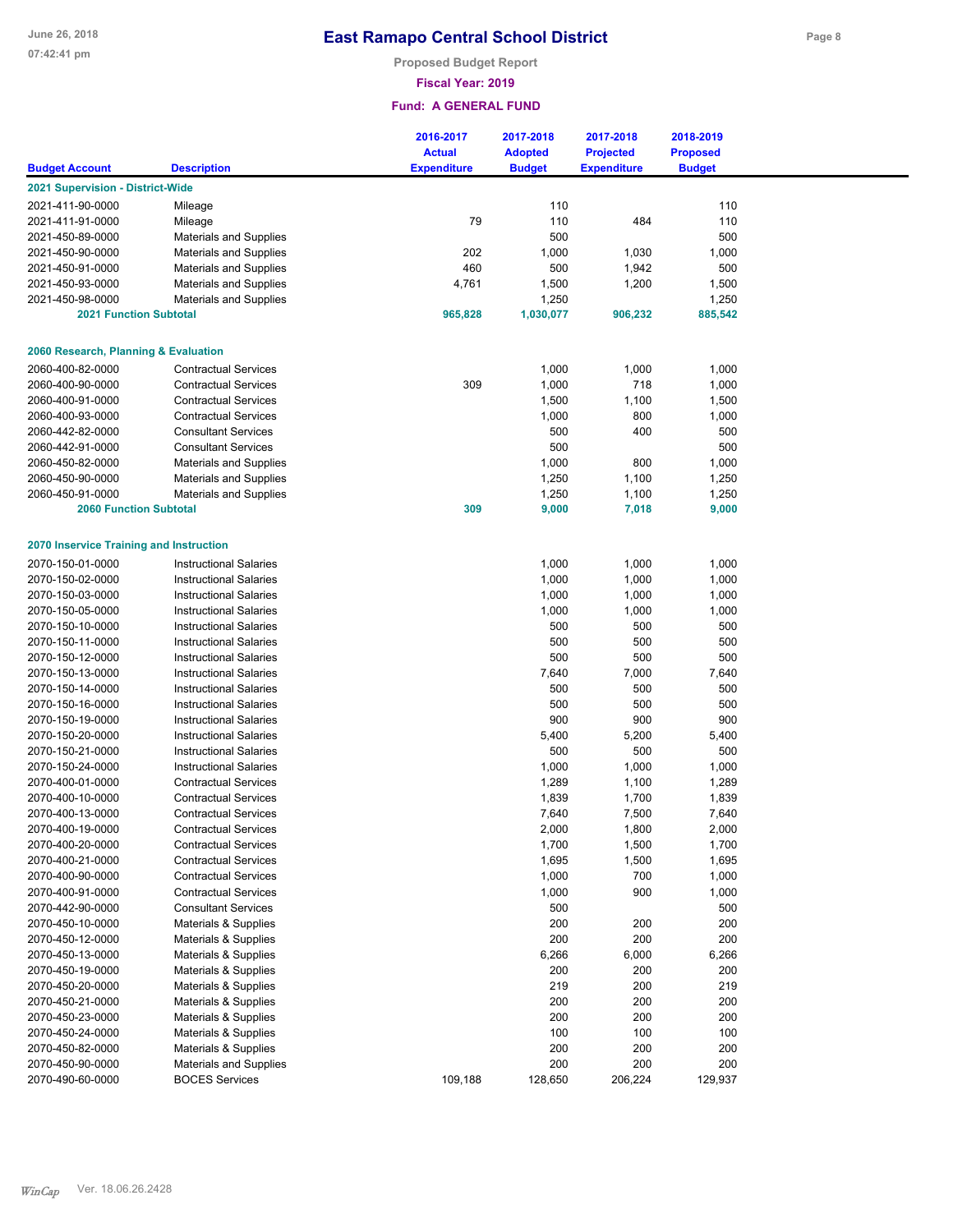**Fiscal Year: 2019**

|                                |                             | 2016-2017<br><b>Actual</b> | 2017-2018<br><b>Adopted</b> | 2017-2018<br><b>Projected</b> | 2018-2019<br><b>Proposed</b> |  |
|--------------------------------|-----------------------------|----------------------------|-----------------------------|-------------------------------|------------------------------|--|
| <b>Budget Account</b>          | <b>Description</b>          | <b>Expenditure</b>         | <b>Budget</b>               | <b>Expenditure</b>            | <b>Budget</b>                |  |
| <b>2070 Function Subtotal</b>  |                             | 109,188                    | 177,238                     | 251,724                       | 178,525                      |  |
| 2110 Teaching - Regular School |                             |                            |                             |                               |                              |  |
| 2110-111-14-0000               | KindergartenTeachersFullK   | 1,821,601                  | 1,871,014                   | 1,886,542                     | 1,899,652                    |  |
| 2110-120-10-0000               | <b>Elementary Teachers</b>  | 2,103,434                  | 2,273,592                   | 1,964,192                     | 2,344,837                    |  |
| 2110-120-11-0000               | <b>Elementary Teachers</b>  | 1,977,089                  | 2,061,855                   | 1,895,367                     | 1,900,796                    |  |
| 2110-120-12-0000               | <b>Elementary Teachers</b>  | 1,991,970                  | 2,008,878                   | 1,987,911                     | 2,241,282                    |  |
| 2110-120-13-0000               | <b>Elementary Teachers</b>  | 1,963,175                  | 1,715,529                   | 2,256,543                     | 2,173,214                    |  |
| 2110-120-16-0000               | <b>Elementary Teachers</b>  | 2,286,832                  | 2,366,689                   | 2,172,567                     | 2,134,614                    |  |
| 2110-120-19-0000               | <b>Elementary Teachers</b>  | 1,955,394                  | 2,056,137                   | 2,152,839                     | 2,051,346                    |  |
| 2110-120-20-0000               | <b>Elementary Teachers</b>  | 2,000,028                  | 1,938,561                   | 1,931,134                     | 2,035,763                    |  |
| 2110-120-21-0000               | <b>Elementary Teachers</b>  | 1,774,376                  | 1,804,906                   | 2,023,217                     | 2,027,769                    |  |
| 2110-120-24-0000               | <b>Elementary Teachers</b>  | 1,549,289                  | 1,579,775                   | 1,926,647                     | 1,989,081                    |  |
| 2110-120-60-0000               | <b>Elementary Teachers</b>  |                            | 425,071                     |                               |                              |  |
| 2110-120-95-0000               | <b>Elementary Teachers</b>  | 21,840                     |                             | 41,000                        | 45,000                       |  |
| 2110-131-03-0000               | Middle School Teachers      | 3,463,646                  | 3,624,619                   | 3,323,187                     | 3,245,878                    |  |
| 2110-131-05-0000               | Middle School Teachers      | 2,800,629                  | 2,816,310                   | 2,525,971                     | 2,425,431                    |  |
|                                | Middle School Teachers      | 887,913                    |                             | 1,618,267                     |                              |  |
| 2110-131-13-0000               |                             |                            | 1,534,447                   |                               | 1,675,309                    |  |
| 2110-132-01-0000               | <b>High School Teachers</b> | 7,804,871                  | 8,056,323                   | 8,809,353                     | 8,797,755                    |  |
| 2110-132-02-0000               | <b>High School Teachers</b> | 8,989,254                  | 9,497,751                   | 9,784,340                     | 9,809,759                    |  |
| 2110-133-60-0000               | <b>Teaching Assistants</b>  | 226,326                    |                             | 107,693                       |                              |  |
| 2110-149-60-0000               | <b>Substitute Teachers</b>  | 1,382,290                  | 1,250,000                   | 1,300,000                     | 1,350,000                    |  |
| 2110-152-60-0000               | Salaries, Home Instructio   | 253,639                    | 170,000                     | 170,000                       | 185,000                      |  |
| 2110-160-60-0000               | Non-Instrctnl Sal           | 53,376                     | 138,000                     | 61,500                        | 65,000                       |  |
| 2110-163-01-0000               | Salaries- Security Guard    | 380,785                    | 374,739                     | 385,622                       | 359,789                      |  |
| 2110-163-02-0000               | Salaries- Security Guard    | 359,825                    | 351,304                     | 381,000                       | 384,850                      |  |
| 2110-163-03-0000               | Salaries- Security Guard    | 198,353                    | 206,598                     | 193,960                       | 218,358                      |  |
| 2110-163-05-0000               | Salaries- Security Guard    | 152,015                    | 142,024                     | 160,580                       | 178,074                      |  |
| 2110-163-13-0000               | Salaries- Security Guard    | 25,780                     | 27,342                      | 91,578                        | 93,494                       |  |
| 2110-163-60-0000               | Salaries- Security Guard    | 212,460                    | 91,375                      | 101,590                       | 91,375                       |  |
| 2110-200-95-0000               | Equipment & Other Capital   |                            |                             | 18,572                        | 10,000                       |  |
| 2110-400-60-0000               | <b>Contractual Services</b> | 12,500                     | 546,155                     | 546,155                       | 546,155                      |  |
| 2110-400-90-0000               | <b>Contractual Services</b> |                            | 1,100                       | 4,828                         | 1,100                        |  |
| 2110-400-91-0000               | <b>Contractual Services</b> | 4,712                      | 5,500                       | 5,376                         | 5,500                        |  |
| 2110-400-95-0000               | <b>Contractual Services</b> | 8,630                      | 100,000                     | 23,325                        | 45,000                       |  |
| 2110-405-01-0000               | Dist-Wide Contracted Serv   | 2,538                      | 3,553                       | 3,400                         | 3,553                        |  |
| 2110-405-02-0000               | Dist-Wide Contracted Serv   |                            | 4,698                       | 4,734                         | 4,698                        |  |
| 2110-405-03-0000               | Dist-Wide Contracted Serv   | 1,512                      | 5,000                       | 3,000                         | 5,000                        |  |
| 2110-405-05-0000               | Dist-Wide Contracted Serv   | 1,403                      | 1,636                       | 1,345                         | 1,636                        |  |
| 2110-407-01-0000               | Repair Furniture & Equipt   | 1,434                      | 2,500                       | 1,000                         | 2,500                        |  |
| 2110-407-02-0000               | Repair Furniture & Equipt   |                            | 2,800                       | 1,000                         | 2,800                        |  |
| 2110-407-03-0000               | Repair Furniture & Equipt   | 80                         | 500                         | 7,804                         | 500                          |  |
| 2110-407-05-0000               | Repair Furniture & Equipt   | 798                        | 800                         | 800                           | 800                          |  |
| 2110-407-90-0000               | Repair Furniture & Equipt   |                            | 1,000                       |                               | 1,000                        |  |
| 2110-407-95-0000               | Repair Furniture & Equipt   | 1,886                      | 10,000                      | 5,000                         | 10,000                       |  |
| 2110-407-96-0000               | Repair Furniture & Equipt   |                            | 10,000                      | 9,000                         | 10,000                       |  |
| 2110-408-60-0000               | Machine & Program Rental    | 98,899                     | 119,000                     | 119,000                       | 119,000                      |  |
| 2110-409-01-0000               | <b>Graduation Expenses</b>  | 13,162                     | 10,823                      | 11,000                        | 10,823                       |  |
| 2110-409-02-0000               | <b>Graduation Expenses</b>  | 8,670                      | 15,491                      | 16,000                        | 15,491                       |  |
| 2110-409-03-0000               | <b>Graduation Expenses</b>  | 1,881                      | 1,600                       | 1,600                         | 1,600                        |  |
| 2110-409-05-0000               | <b>Graduation Expenses</b>  | 2,785                      | 3,050                       | 3,050                         | 3,050                        |  |
| 2110-409-90-0000               | <b>Graduation Expenses</b>  | 4,777                      | 7,100                       | 7,100                         | 7,100                        |  |
| 2110-411-90-0000               | Mileage                     | 4,292                      | 3,700                       | 3,889                         | 3,700                        |  |
| 2110-411-91-0000               | Mileage                     | 96                         | 150                         | 1,156                         | 150                          |  |
| 2110-449-60-0000               | Tuition - Other Districts   | 556,232                    | 475,000                     | 462,513                       | 475,000                      |  |
| 2110-450-01-0000               | Materials and Supplies      | 37,987                     | 28,000                      | 38,005                        | 28,000                       |  |
| 2110-450-02-0000               | Materials and Supplies      | 28,228                     | 41,378                      | 39,877                        | 41,378                       |  |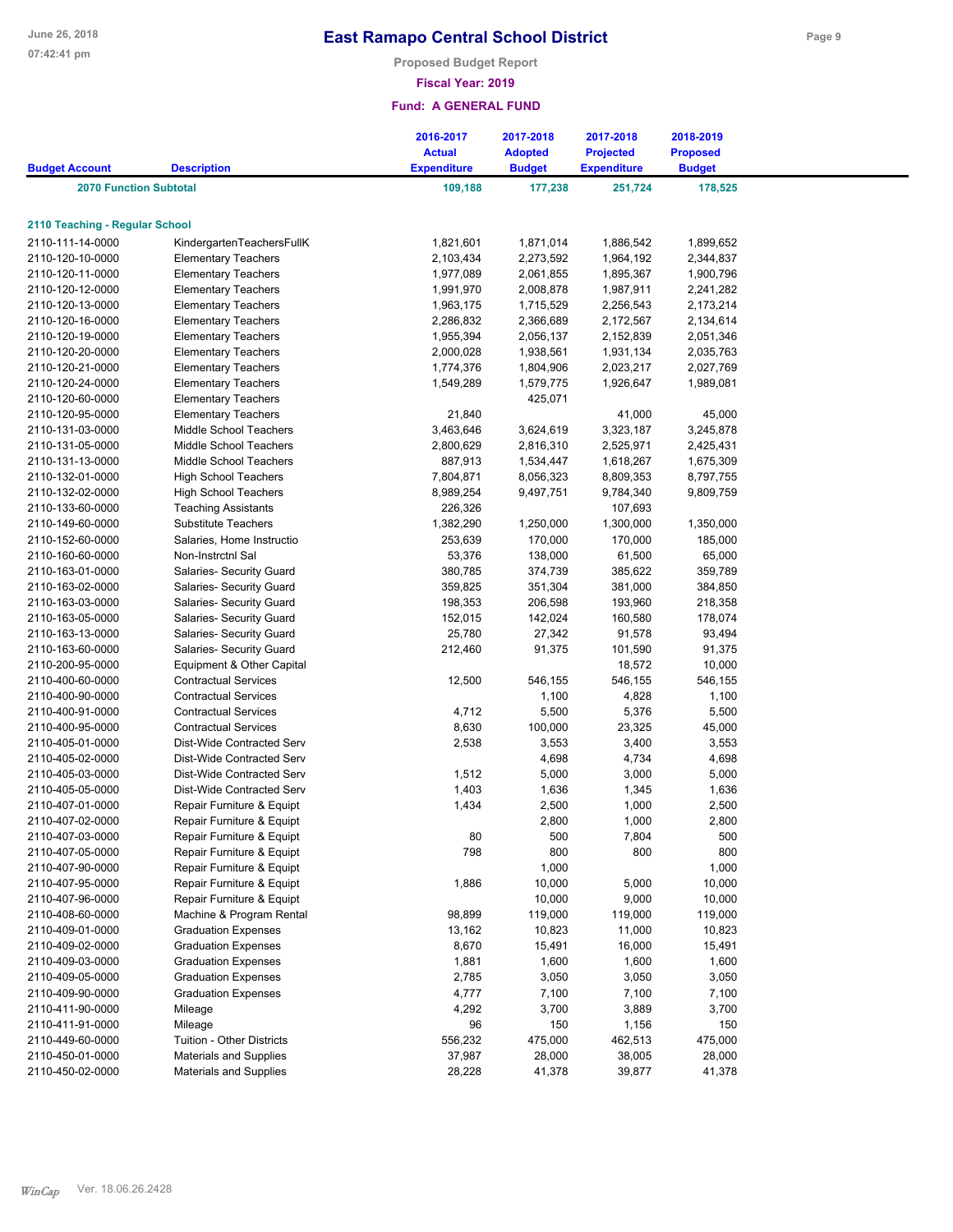**Proposed Budget Report**

#### **Fiscal Year: 2019**

|                                                              |                                  | 2016-2017          | 2017-2018      | 2017-2018            | 2018-2019       |
|--------------------------------------------------------------|----------------------------------|--------------------|----------------|----------------------|-----------------|
|                                                              |                                  | <b>Actual</b>      | <b>Adopted</b> | <b>Projected</b>     | <b>Proposed</b> |
| <b>Budget Account</b>                                        | <b>Description</b>               | <b>Expenditure</b> | <b>Budget</b>  | <b>Expenditure</b>   | <b>Budget</b>   |
| 2110 Teaching - Regular School                               |                                  |                    |                |                      |                 |
| 2110-450-03-0000                                             | <b>Materials and Supplies</b>    | 17,298             | 18,000         | 26,085               | 18,000          |
| 2110-450-05-0000                                             | <b>Materials and Supplies</b>    | 19,423             | 17,000         | 16,901               | 17,000          |
| 2110-450-10-0000                                             | Materials and Supplies           | 25,297             | 12,687         | 11,925               | 12,687          |
| 2110-450-11-0000                                             | <b>Materials and Supplies</b>    | 13,557             | 10,300         | 11,447               | 10,300          |
| 2110-450-12-0000                                             | <b>Materials and Supplies</b>    | 11,516             | 8,000          | 8,257                | 8,000           |
| 2110-450-13-0000                                             | <b>Materials and Supplies</b>    | 27,500             | 25,000         | 17,107               | 25,000          |
| 2110-450-14-0000                                             | Materials and Supplies           | 149,335            | 15,000         | 8,579                | 15,000          |
| 2110-450-16-0000                                             | Materials and Supplies           | 15,208             | 13,500         | 11,068               | 13,500          |
| 2110-450-19-0000                                             | <b>Materials and Supplies</b>    | 14,114             | 14,372         | 3,720                | 14,372          |
| 2110-450-20-0000                                             | <b>Materials and Supplies</b>    | 6,542              | 6,000          | 6,505                | 6,000           |
| 2110-450-21-0000                                             | <b>Materials and Supplies</b>    | 2,980              | 4,500          | 4,216                | 4,500           |
| 2110-450-24-0000                                             | Materials and Supplies           | 9,195              | 9,800          | 7,999                | 9,800           |
| 2110-450-87-0000                                             | Materials and Supplies           |                    | 8,500          | 7,000                | 8,500           |
| 2110-450-90-0000                                             | <b>Materials and Supplies</b>    | 5,274              | 7,450          | 6,086                | 7,450           |
|                                                              |                                  |                    |                |                      |                 |
| 2110-450-91-0000                                             | <b>Materials and Supplies</b>    | 7,695              | 7,050          | 4,618                | 7,050           |
| 2110-450-95-0000                                             | Materials & Supplies             | 3,831              | 10,000         | 16,922               | 10,000          |
| 2110-450-96-0000                                             | Materials & Supplies             | 9,076              | 10,000         | 11,929               | 10,000          |
| 2110-456-90-0000                                             | <b>Security Supplies</b>         | 19,730             | 3,000          | 41,820               | 3,000           |
| 2110-473-60-0000                                             | Payment Charter School           | 8,278              | 16,555         | 24,833               | 16,555          |
| 2110-480-46-0000                                             | <b>Textbooks and Workbooks</b>   | 1,714,633          | 1,585,681      | 1,759,510            | 1,664,904       |
| 2110-480-90-0000                                             | <b>Textbooks and Workbooks</b>   | 170,943            | 226,534        | 236,934              | 229,155         |
| 2110-480-91-0000                                             | <b>Textbooks &amp; Workbooks</b> | 331,343            | 287,871        | 364,402              | 288,221         |
| 2110-490-60-0000                                             | <b>BOCES Services</b>            | 870,253            | 647,320        | 647,320              | 653,794         |
| 2110-163-02-ERSD                                             | Salaries- Security Guard         | 19,775             |                |                      |                 |
| 2110-163-03-ERSD                                             | Salaries- Security Guard         | 2,909              |                |                      |                 |
| 2110-163-01-OVER                                             | Salaries- Security Guard         |                    | 20,500         | 11,000               | 20,000          |
| 2110-163-02-OVER                                             | Salaries- Security Guard         |                    | 20,500         | 14,500               | 20,000          |
| 2110-163-03-OVER                                             | Salaries- Security Guard         |                    | 10,250         | 5,500                | 10,250          |
| 2110-163-05-OVER                                             | Salaries- Security Guard         |                    | 10,250         | 6,000                | 10,250          |
| 2110-163-02-ROVR                                             | Salaries- Security Guard         | 20,217             |                | 9,589                |                 |
| 2110-163-03-ROVR                                             | Salaries- Security Guard         | 89                 |                | 60                   |                 |
| <b>2110 Function Subtotal</b>                                |                                  | 50,924,703         | 52,808,993     | 53,892,961           | 54,192,248      |
|                                                              |                                  |                    |                |                      |                 |
| 2250 Program for Students with Disabilit<br>2250-111-60-0000 |                                  | 230,250            | 237,172        |                      | 218,925         |
|                                                              | KindergartenTeachersFullK        | 6,820,994          |                | 211,633<br>6,682,428 |                 |
| 2250-120-60-0000                                             | <b>Elementary Teachers</b>       |                    | 7,037,650      |                      | 6,861,550       |
| 2250-131-60-0000                                             | Middle School Teachers           | 2,147,146          | 2,216,674      | 2,589,188            | 2,723,390       |
| 2250-132-60-0000                                             | <b>High School Teachers</b>      | 3,766,734          | 3,882,354      | 3,825,086            | 3,805,312       |
| 2250-133-60-0000                                             | <b>Teaching Assistants</b>       | 3,196,484          | 3,724,952      | 3,523,489            | 3,248,655       |
| 2250-150-60-0000                                             | <b>Instructional Salaries</b>    | 672,536            | 708,532        | 780,913              | 931,263         |
| 2250-160-60-0000                                             | Non-Instructional Salarie        | 70,037             | 74,732         | 81,577               | 78,469          |
| 2250-170-60-0000                                             | Non-Instr Sals - COTAs           | 703,624            | 751,401        | 775,030              | 812,570         |
| 2250-179-60-0000                                             | Non-Instr Sals - Aides           | 1,837,673          | 1,287,760      | 1,625,089            | 1,427,538       |
| 2250-200-60-0000                                             | Equipment & Other Capital        | 5,252              | 11,250         | 9,000                | 11,250          |
| 2250-400-60-0000                                             | <b>Contractual Services</b>      | 502,933            | 400,000        | 585,572              | 400,000         |
| 2250-401-60-0000                                             | Impartial Hearing Officer        | 12,954             | 40,000         | 4,953                | 40,000          |
| 2250-410-60-0000                                             | Testing & Analysis               |                    | 1,000          | 285                  | 1,000           |
| 2250-411-60-0000                                             | Mileage                          | 2,162              | 6,200          | 4,076                | 6,200           |
| 2250-449-60-0000                                             | Tuition - Private Schools        | 2,863,823          | 2,795,000      | 2,964,384            | 2,795,000       |
| 2250-450-60-0000                                             | <b>Materials and Supplies</b>    | 136,306            | 220,000        | 220,000              | 220,000         |
| 2250-471-60-0000                                             | Tuition - Other Districts        | 4,377,253          | 4,592,389      | 4,387,132            | 4,371,920       |
| 2250-490-60-0000                                             | <b>BOCES Services</b>            | 12,027,686         | 12,803,784     | 12,803,744           | 12,899,225      |
| 2250-449-60-SETL                                             | TuitioPrivateSchools-Setl        | 338,072            | 600,000        | 500,000              | 600,000         |
| 2250-450-60-STAC                                             | <b>Materials and Supplies</b>    |                    |                | 1,240                |                 |
| <b>2250 Function Subtotal</b>                                |                                  | 39,711,919         | 41,390,850     | 41,574,819           | 41,452,267      |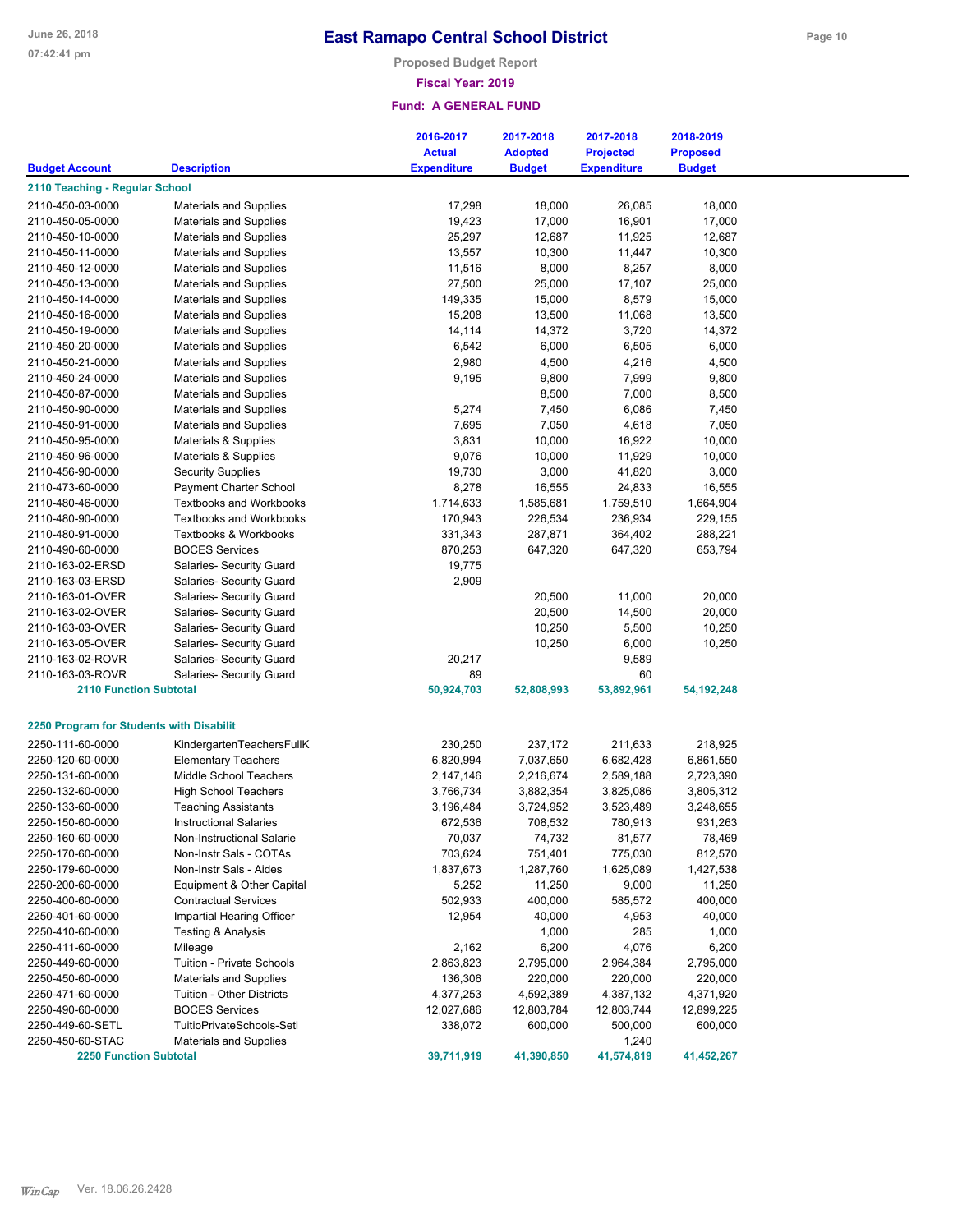**Proposed Budget Report**

### **Fiscal Year: 2019**

|                                      |                              | 2016-2017          | 2017-2018      | 2017-2018          | 2018-2019       |  |
|--------------------------------------|------------------------------|--------------------|----------------|--------------------|-----------------|--|
|                                      |                              | <b>Actual</b>      | <b>Adopted</b> | <b>Projected</b>   | <b>Proposed</b> |  |
| <b>Budget Account</b>                | <b>Description</b>           | <b>Expenditure</b> | <b>Budget</b>  | <b>Expenditure</b> | <b>Budget</b>   |  |
| 2270 Pupils with Special Needs       |                              |                    |                |                    |                 |  |
| 2270-111-14-0000                     | Kindergarten TeachersFull    | 208,278            | 214,463        | 218,520            | 225,670         |  |
|                                      |                              |                    |                |                    |                 |  |
| 2270-120-10-0000                     | <b>Elementary Teachers</b>   | 224,896            | 250,871        | 397,887            | 416,897         |  |
| 2270-120-11-0000                     | <b>Elementary Teachers</b>   | 229,659            | 236,040        | 236,040            | 243,189         |  |
| 2270-120-12-0000                     | <b>Elementary Teachers</b>   | 233,823            | 261,241        | 254,124            | 252,321         |  |
| 2270-120-13-0000                     | <b>Elementary Teachers</b>   | 110,415            | 107,624        | 187,950            | 228,994         |  |
| 2270-120-16-0000                     | <b>Elementary Teachers</b>   | 296,159            | 302,654        | 366,562            | 379,334         |  |
| 2270-120-19-0000                     | <b>Elementary Teachers</b>   | 246,783            | 315,611        | 316,843            | 328,318         |  |
| 2270-120-20-0000                     | <b>Elementary Teachers</b>   | 104,352            | 104,352        | 104,352            | 107,424         |  |
| 2270-120-21-0000                     | <b>Elementary Teachers</b>   | 127,709            | 127,709        | 246,387            | 198,303         |  |
| 2270-120-24-0000                     | <b>Elementary Teachers</b>   | 191,917            | 199,882        | 245,944            | 284,980         |  |
| 2270-131-03-0000                     | Middle School Teachers       | 257,243            | 251,767        | 218,202            | 225,328         |  |
| 2270-131-05-0000                     | Middle School Teachers       | 266,461            | 279,655        | 268,568            | 323,264         |  |
| 2270-132-01-0000                     | <b>High School Teachers</b>  | 839,530            | 917,845        | 984,703            | 1,028,847       |  |
| 2270-132-02-0000                     | <b>High School Teachers</b>  | 686,377            | 763,234        | 704,884            | 697,954         |  |
| 2270-160-60-0000                     | Non-Instructional Salarie    | 82,366             | 82,366         | 82,366             | 34,594          |  |
| <b>2270 Function Subtotal</b>        |                              | 4,105,968          | 4,415,314      | 4,833,332          | 4,975,417       |  |
|                                      |                              |                    |                |                    |                 |  |
| 2280 Occupational Education 9-12     |                              |                    |                |                    |                 |  |
| 2280-490-60-0000                     | <b>BOCES Services</b>        | 338,774            | 324,629        | 394,629            | 327,876         |  |
| <b>2280 Function Subtotal</b>        |                              | 338,774            | 324,629        | 394,629            | 327,876         |  |
|                                      |                              |                    |                |                    |                 |  |
|                                      |                              |                    |                |                    |                 |  |
| 2335 Teaching - Summer School        |                              |                    |                |                    |                 |  |
| 2335-490-60-0000                     | <b>BOCES Services</b>        | 18,765             | 36,475         | 41,791             | 36,840          |  |
| <b>2335 Function Subtotal</b>        |                              | 18,765             | 36,475         | 41,791             | 36,840          |  |
|                                      |                              |                    |                |                    |                 |  |
| 2610 School Library and Audio/Visual |                              |                    |                |                    |                 |  |
| 2610-150-01-0000                     | Instruct Sals - Librarian    | 122,635            | 122,635        | 122,635            | 122,635         |  |
| 2610-150-02-0000                     | Instruct Sals - Librarian    |                    | 124,636        | 116,760            | 120,412         |  |
| 2610-150-03-0000                     | Instruct Sals - Librarian    | 114,425            | 120,412        | 120,412            | 124,058         |  |
| 2610-150-05-0000                     | Instruct Sals - Librarian    | 131,294            | 135,007        | 135,007            | 135,007         |  |
| 2610-177-01-0000                     | Aides and Technicians        | 22,220             | 22,000         | 24,858             | 22,000          |  |
| 2610-177-02-0000                     | Aides and Technicians        | 19,800             | 22,000         | 22,000             | 22,000          |  |
| 2610-407-01-0000                     | Repair Furniture & Equipt    |                    | 1,000          | 800                | 1,000           |  |
| 2610-407-02-0000                     | Repair Furniture & Equipt    |                    | 500            | 500                | 500             |  |
| 2610-407-90-0000                     | Repair Books & Equipt        |                    | 1,000          | 900                | 1,000           |  |
| 2610-407-91-0000                     | Repair Books & Equipt        |                    | 1,750          | 1,500              | 1,750           |  |
| 2610-451-02-0000                     | <b>Library Supplies</b>      |                    | 500            | 500                | 500             |  |
| 2610-451-03-0000                     | <b>Library Supplies</b>      | 393                | 400            | 372                | 400             |  |
| 2610-451-05-0000                     | <b>Library Supplies</b>      | 394                | 400            | 169                | 400             |  |
| 2610-451-10-0000                     | <b>Library Supplies</b>      | 42                 | 100            | 97                 | 100             |  |
| 2610-451-11-0000                     | <b>Library Supplies</b>      |                    | 200            | 116                | 200             |  |
| 2610-451-12-0000                     | <b>Library Supplies</b>      |                    | 100            | 98                 | 100             |  |
| 2610-451-13-0000                     | <b>Library Supplies</b>      | 99                 | 100            | 100                | 100             |  |
|                                      |                              | 89                 |                |                    |                 |  |
| 2610-451-14-0000<br>2610-451-16-0000 | <b>Library Supplies</b>      |                    | 100            | 100                | 100             |  |
|                                      | <b>Library Supplies</b>      |                    | 300            | 300                | 300             |  |
| 2610-451-19-0000                     | <b>Library Supplies</b>      |                    | 100            | 100                | 100             |  |
| 2610-451-20-0000                     | <b>Library Supplies</b>      | 97                 | 100            | 100                | 100             |  |
| 2610-451-21-0000                     | <b>Library Supplies</b>      |                    | 100            | 100                | 100             |  |
| 2610-451-24-0000                     | <b>Library Supplies</b>      | 246                | 334            | 206                | 334             |  |
| 2610-451-89-0000                     | <b>Library Supplies</b>      |                    | 200            | 200                | 200             |  |
| 2610-455-01-0000                     | Audio-Visual Supplies        | 2,950              | 3,000          | 1,357              | 3,000           |  |
| 2610-455-02-0000                     | Audio-Visual Supplies        | 2,939              | 3,000          | 2,565              | 3,000           |  |
| 2610-455-03-0000                     | Audio-Visual Supplies        | 759                | 770            | 665                | 770             |  |
| 2610-455-05-0000                     | Audio-Visual Supplies        |                    | 770            | 610                | 770             |  |
| 2610-455-10-0000                     | <b>Audio-Visual Supplies</b> | 500                | 500            | 500                | 500             |  |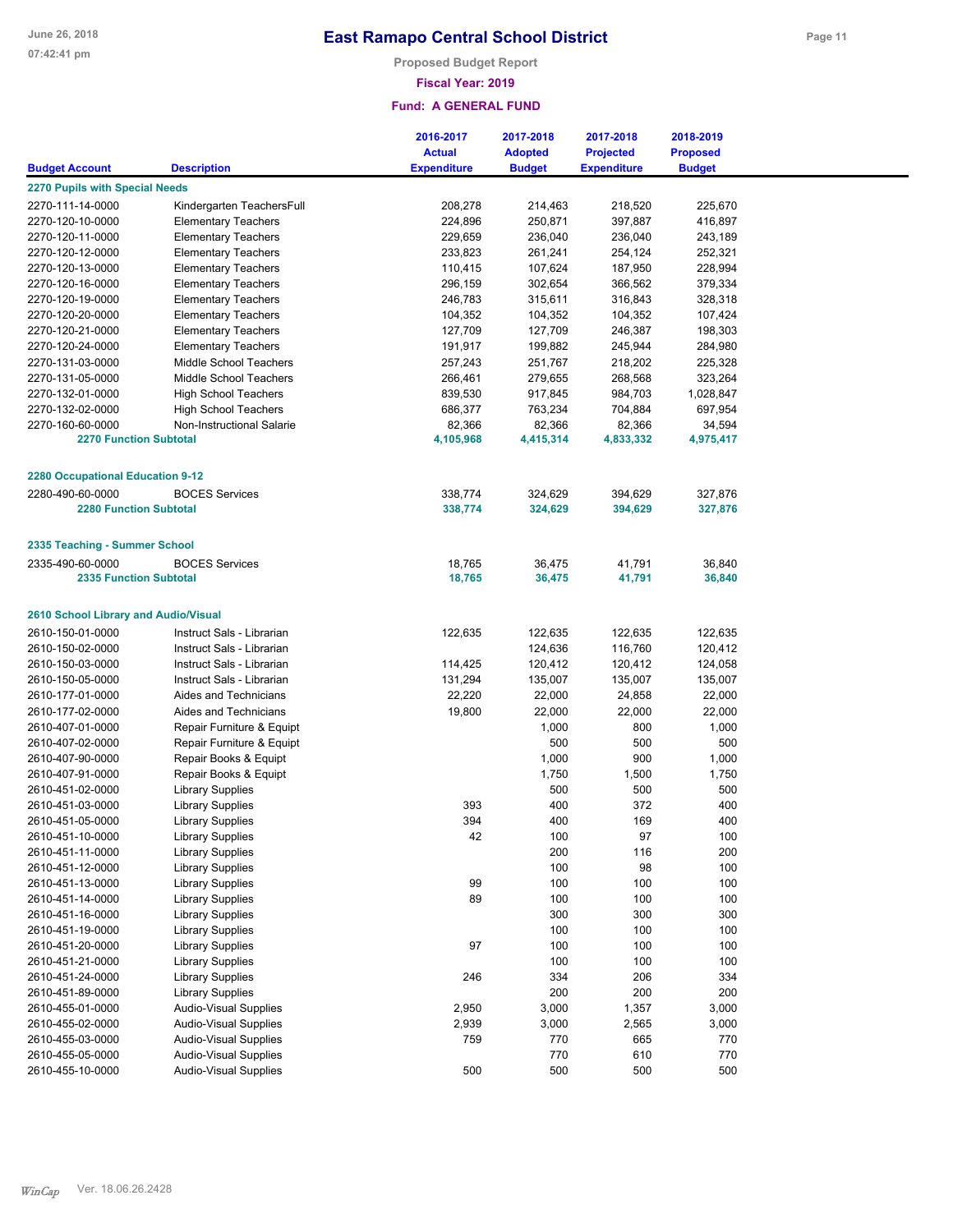**Proposed Budget Report**

#### **Fiscal Year: 2019**

|                                           |                               | 2016-2017          | 2017-2018      | 2017-2018          | 2018-2019       |  |
|-------------------------------------------|-------------------------------|--------------------|----------------|--------------------|-----------------|--|
|                                           |                               | <b>Actual</b>      | <b>Adopted</b> | <b>Projected</b>   | <b>Proposed</b> |  |
| <b>Budget Account</b>                     | <b>Description</b>            | <b>Expenditure</b> | <b>Budget</b>  | <b>Expenditure</b> | <b>Budget</b>   |  |
| 2610 School Library and Audio/Visual      |                               |                    |                |                    |                 |  |
| 2610-455-11-0000                          | Audio-Visual Supplies         | 108                | 500            | 317                | 500             |  |
| 2610-455-12-0000                          | <b>Audio-Visual Supplies</b>  | 484                | 500            | 500                | 500             |  |
| 2610-455-13-0000                          | <b>Audio-Visual Supplies</b>  | 125                | 500            | 380                | 500             |  |
| 2610-455-14-0000                          | Audio-Visual Supplies         |                    | 500            | 300                | 500             |  |
| 2610-455-16-0000                          | Audio-Visual Supplies         |                    | 500            | 496                | 500             |  |
| 2610-455-19-0000                          | <b>Audio-Visual Supplies</b>  |                    | 500            | 500                | 500             |  |
| 2610-455-20-0000                          | <b>Audio-Visual Supplies</b>  | 185                | 500            | 500                | 500             |  |
| 2610-455-21-0000                          | <b>Audio-Visual Supplies</b>  |                    | 500            | 500                | 500             |  |
| 2610-455-24-0000                          | Audio-Visual Supplies         | 291                | 500            | 246                | 500             |  |
| 2610-460-01-0000                          | Library Books - Aidable       | 14,985             | 14,984         | 14,984             | 14,984          |  |
| 2610-460-02-0000                          | Library Books - Aidable       | 17,003             | 15,888         | 15,887             | 15,888          |  |
| 2610-460-03-0000                          | Library Books - Aidable       | 3,005              | 3,419          | 3,256              | 3,419           |  |
| 2610-460-05-0000                          | Library Books - Aidable       | 6,798              | 4,500          | 4,483              | 4,500           |  |
| 2610-460-10-0000                          | Library Books - Aidable       | 4,333              | 5,210          | 5,181              | 5,210           |  |
| 2610-460-11-0000                          | Library Books - Aidable       | 2,913              | 2,913          | 2,949              | 3,157           |  |
| 2610-460-12-0000                          | Library Books - Aidable       | 2,987              | 2,988          | 2,982              | 3,106           |  |
| 2610-460-13-0000                          | Library Books - Aidable       | 8,199              | 8,260          | 8,380              | 8,260           |  |
| 2610-460-14-0000                          | Library Books - Aidable       | 4,488              | 4,625          | 4,553              | 4,625           |  |
| 2610-460-16-0000                          | Library Books - Aidable       | 3,343              | 3,350          | 3,261              | 3,575           |  |
| 2610-460-19-0000                          | Library Books - Aidable       | 3,057              | 7,608          | 2,882              | 7,608           |  |
| 2610-460-20-0000                          | Library Books - Aidable       | 2,485              | 9,850          | 8,134              | 9,850           |  |
| 2610-460-21-0000                          | Library Books - Aidable       | 5,727              | 5,862          | 5,765              | 5,862           |  |
| 2610-460-24-0000                          | Library Books - Aidable       | 12,620             | 5,500          | 4,847              | 5,500           |  |
| 2610-460-46-0000                          | Library Books - Aidable       | 52,668             | 170,138        | 75,138             | 178,637         |  |
| <b>2610 Function Subtotal</b>             |                               | 564,686            | 831,609        | 720,048            | 840,117         |  |
|                                           |                               |                    |                |                    |                 |  |
| <b>2630 Computer Assisted Instruction</b> |                               |                    |                |                    |                 |  |
|                                           |                               |                    |                |                    |                 |  |
| 2630-200-01-0000                          | Equipment & Other Capital     | 5,804              | 7,500          | 7,500              | 7,500           |  |
| 2630-200-02-0000                          | Equipment & Other Capital     | 7,359              | 7,500          | 7,500              | 7,500           |  |
| 2630-200-03-0000                          | Equipment & Other Capital     | 1,279              | 1,400          | 1,400              | 1,400           |  |
| 2630-200-05-0000                          | Equipment & Other Capital     | 1,356              | 1,400          | 1,400              | 1,400           |  |
| 2630-200-10-0000                          | Equipment & Other Capital     | 1,394              | 1,400          | 1,400              | 1,400           |  |
| 2630-200-11-0000                          | Equipment & Other Capital     | 892                | 1,400          | 1,400              | 1,400           |  |
| 2630-200-12-0000                          | Equipment & Other Capital     | 1,366              | 1,400          | 1,400              | 1,400           |  |
| 2630-200-13-0000                          | Equipment & Other Capital     | 1,267              | 1,300          | 1,300              | 1,300           |  |
| 2630-200-14-0000                          | Equipment & Other Capital     | 778                | 1,000          | 1,000              | 1,000           |  |
| 2630-200-16-0000                          | Equipment & Other Capital     | 897                | 1,300          | 1,300              | 1,300           |  |
| 2630-200-19-0000                          | Equipment & Other Capital     | 553                | 1,900          | 1,900              | 1,900           |  |
| 2630-200-20-0000                          | Equipment & Other Capital     | 1,486              | 1,500          | 1,500              | 1,500           |  |
| 2630-200-21-0000                          | Equipment & Other Capital     | 62                 | 1,700          | 1,700              | 1,700           |  |
| 2630-200-24-0000                          | Equipment & Other Capital     | 1,145              | 1,400          | 1,400              | 1,400           |  |
| 2630-200-46-0000                          | Equipment & Other Capital     | 99,375             | 220,029        | 240,158            | 232,405         |  |
| 2630-200-90-0000                          | Equipment & Other Capital     | 219,830            | 18,489         | 80,178             | 18,489          |  |
| 2630-200-91-0000                          | Equipment & Other Capital     | 268,534            | 23,532         | 24,133             | 23,532          |  |
| 2630-450-60-0000                          | Materials & Supplies          |                    | 5,100          | 5,000              | 5,100           |  |
| 2630-460-46-0000                          | Software - Aidable            | 20,028             | 407,785        | 107,872            | 432,202         |  |
| 2630-460-60-0000                          | Software - Aidable            | 151,987            | 132,048        | 97,048             | 133,052         |  |
| 2630-490-60-0000                          | <b>BOCES Services</b>         | 1,772,633          | 2,037,155      | 2,037,155          | 2,057,527       |  |
| <b>2630 Function Subtotal</b>             |                               | 2,558,025          | 2,876,238      | 2,623,644          | 2,934,407       |  |
| <b>2805 Attendance Services</b>           |                               |                    |                |                    |                 |  |
| 2805-150-60-0000                          | <b>Instructional Salaries</b> | 133,983            | 124,058        | 137,084            | 127,709         |  |
| 2805-411-60-0000                          | Mileage                       |                    | 500            | 626                | 500             |  |
| 2805-450-60-0000                          | <b>Materials and Supplies</b> |                    | 300            |                    | 300             |  |
| <b>2805 Function Subtotal</b>             |                               | 133,983            | 124,858        | 137,710            | 128,509         |  |
|                                           |                               |                    |                |                    |                 |  |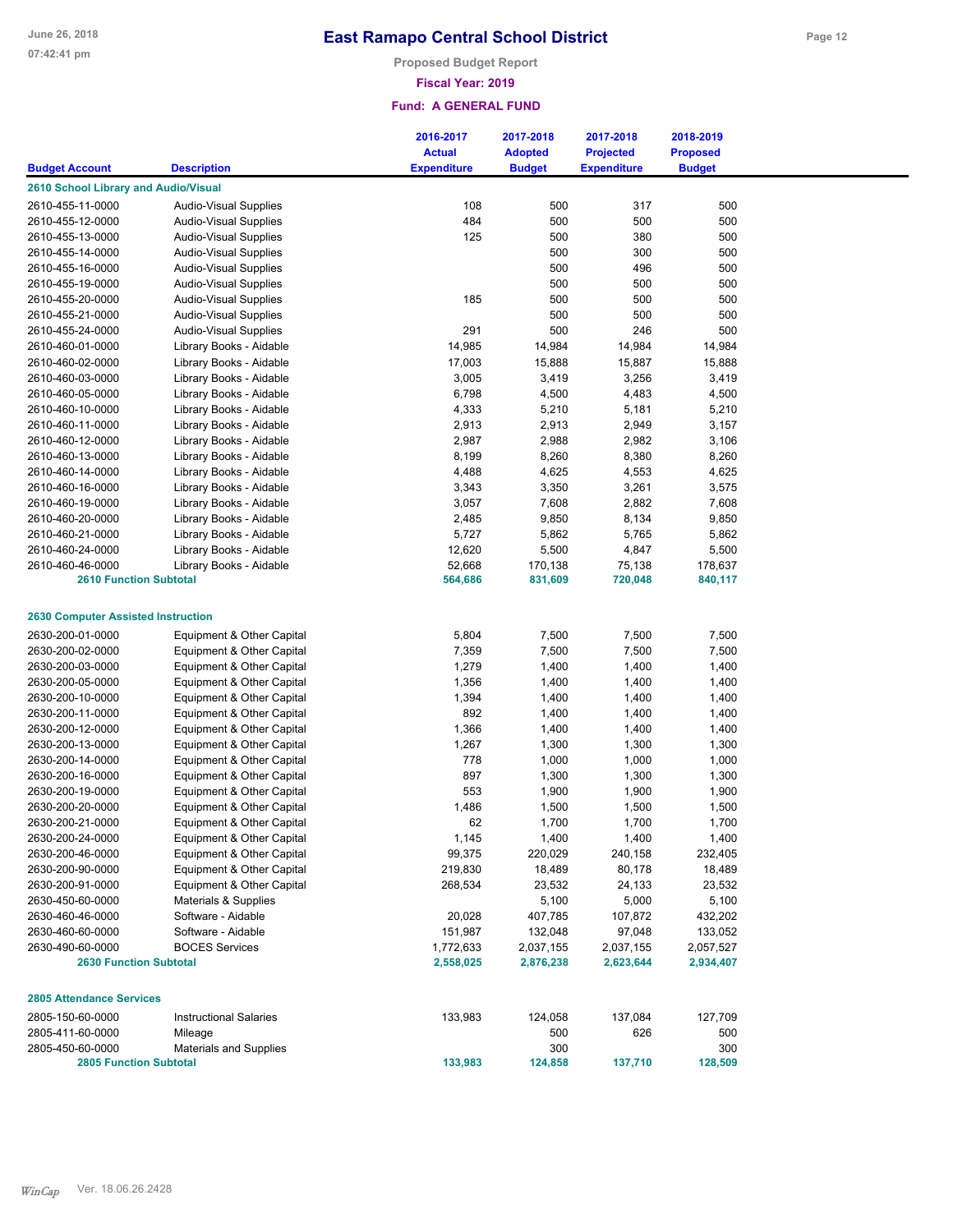**Proposed Budget Report**

**Fiscal Year: 2019**

|                                       |                                                | 2016-2017          | 2017-2018      | 2017-2018          | 2018-2019       |  |
|---------------------------------------|------------------------------------------------|--------------------|----------------|--------------------|-----------------|--|
|                                       |                                                | <b>Actual</b>      | <b>Adopted</b> | <b>Projected</b>   | <b>Proposed</b> |  |
| <b>Budget Account</b>                 | <b>Description</b>                             | <b>Expenditure</b> | <b>Budget</b>  | <b>Expenditure</b> | <b>Budget</b>   |  |
|                                       |                                                |                    |                |                    |                 |  |
| <b>2810 Guidance Services</b>         |                                                |                    |                |                    |                 |  |
| 2810-150-01-0000                      | <b>Instructional Salaries</b>                  | 644,222            | 615,878        | 663,407            | 652,126         |  |
| 2810-150-02-0000                      | <b>Instructional Salaries</b>                  | 590,783            | 567,272        | 695,830            | 687,830         |  |
| 2810-150-03-0000                      | <b>Instructional Salaries</b>                  | 252,302            | 243,337        | 320,312            | 317,550         |  |
| 2810-150-05-0000                      | <b>Instructional Salaries</b>                  | 261,434            | 242,204        | 257,914            | 245,560         |  |
| 2810-150-13-0000                      | <b>Instructional Salaries</b>                  | 50,200             | 48,707         | 109,907            | 147,581         |  |
| 2810-162-01-0000                      | Salaries - Clerical                            | 110,343            | 112,966        | 117,371            | 120,423         |  |
| 2810-162-02-0000                      | Salaries - Clerical                            | 193,321            | 183,655        | 197,968            | 194,208         |  |
| 2810-162-03-0000                      | Salaries - Clerical                            | 80,419             | 89,144         | 93,084             | 95,324          |  |
| 2810-162-05-0000                      | Salaries - Clerical                            | 54,053             | 59,393         | 61,642             | 62,055          |  |
| 2810-400-01-0000                      | <b>Contractual Services</b>                    | 450                | 650            | 156                | 650             |  |
| 2810-400-02-0000                      | <b>Contractual Services</b>                    |                    | 650            | 650                | 650             |  |
| 2810-407-03-0000                      | Repair Furniture & Equipt                      |                    | 500            | 500                | 500             |  |
| 2810-411-01-0000                      | Mileage                                        | 72                 | 100            | 100                | 100             |  |
| 2810-411-02-0000                      | Mileage                                        |                    | 100            | 100                | 100             |  |
| 2810-411-03-0000                      | Mileage                                        | 41                 | 100            | 100                | 100             |  |
| 2810-411-05-0000                      | Mileage                                        |                    | 75             | 75                 | 75              |  |
| 2810-450-01-0000                      | <b>Materials and Supplies</b>                  | 1,494              | 1,500          | 788                | 1,500           |  |
| 2810-450-02-0000                      | <b>Materials and Supplies</b>                  | 1,728              | 1,750          | 1,694              | 1,750           |  |
| 2810-450-03-0000                      | <b>Materials and Supplies</b>                  | 248                | 1,000          | 915                | 1,000           |  |
| 2810-450-05-0000                      | <b>Materials and Supplies</b>                  | 849                | 1,000          | 735                | 1,000           |  |
| <b>2810 Function Subtotal</b>         |                                                | 2,241,959          | 2,169,981      | 2,523,248          | 2,530,082       |  |
|                                       |                                                |                    |                |                    |                 |  |
| <b>2815 Health Services</b>           |                                                |                    |                |                    |                 |  |
|                                       |                                                |                    |                |                    |                 |  |
| 2815-160-60-0000                      | Salaries - Nurses                              | 1,425,549          | 1,446,097      | 1,582,107          | 1,542,179       |  |
| 2815-163-60-0000                      | Salaries - Health Aides                        | 92,265             | 93,991         | 95,608             | 95,625          |  |
| 2815-183-60-0000                      | Salaries - Physicians                          | 21,048             | 10,000         | 10,000             | 20,000          |  |
| 2815-200-60-0000                      | Equipment                                      |                    |                | 31,395             |                 |  |
| 2815-400-60-0000                      | <b>Contractual Services</b>                    | 1,319,095          | 1,145,000      | 1,125,325          | 1,145,000       |  |
| 2815-411-60-0000                      | Mileage                                        |                    | 100            | 135                | 100             |  |
| 2815-442-60-0000                      | <b>Consultant Services</b>                     |                    | 8,200          |                    | 8,200           |  |
| 2815-450-60-0000                      | Materials & Supplies                           | 12,614             | 17,194         | 10,667             | 17,194          |  |
| <b>2815 Function Subtotal</b>         |                                                | 2,870,571          | 2,720,582      | 2,855,237          | 2,828,298       |  |
| <b>2820 Psychological Services</b>    |                                                |                    |                |                    |                 |  |
| 2820-150-60-0000                      |                                                | 2,725,807          | 2,809,206      | 2,917,230          | 3,089,226       |  |
| 2820-410-60-0000                      | Salaries - Psychologists<br>Testing & Analysis | 21,053             | 22,000         | 17,451             | 22,000          |  |
| 2820-411-60-0000                      |                                                |                    | 500            | 802                | 500             |  |
| 2820-450-60-0000                      | Mileage<br>Materials & Supplies                | 1,052<br>2,500     | 3,930          | 2,064              | 3,930           |  |
| <b>2820 Function Subtotal</b>         |                                                | 2,750,412          | 2,835,636      | 2,937,547          | 3,115,656       |  |
|                                       |                                                |                    |                |                    |                 |  |
| <b>2825 Social Work Services</b>      |                                                |                    |                |                    |                 |  |
| 2825-150-60-0000                      | Salaries - Social Workers                      |                    |                |                    | 105,000         |  |
| <b>2825 Function Subtotal</b>         |                                                |                    |                |                    | 105,000         |  |
|                                       |                                                |                    |                |                    |                 |  |
| <b>2826 Speech Therapist Services</b> |                                                |                    |                |                    |                 |  |
| 2826-150-60-0000                      | Salaries - Speech Therap                       | 3,745,529          | 3,802,138      | 3,938,449          | 3,955,192       |  |
| 2826-400-60-0000                      | <b>Contractual Services</b>                    | 14,160             | 45,000         | 10,980             | 45,000          |  |
| 2826-407-60-0000                      | Repair Furniture & Equipt                      |                    | 3,300          | 2,000              | 3,300           |  |
| 2826-410-60-0000                      | Testing & Analysis                             | 2,333              | 8,000          | 2,555              | 8,000           |  |
| 2826-411-60-0000                      | Mileage                                        | 1,894              | 3,800          | 2,088              | 3,800           |  |
| 2826-450-60-0000                      | Materials & Supplies                           | 28,447             | 40,000         | 39,961             | 40,000          |  |
| <b>2826 Function Subtotal</b>         |                                                | 3,792,363          | 3,902,238      | 3,996,033          | 4,055,292       |  |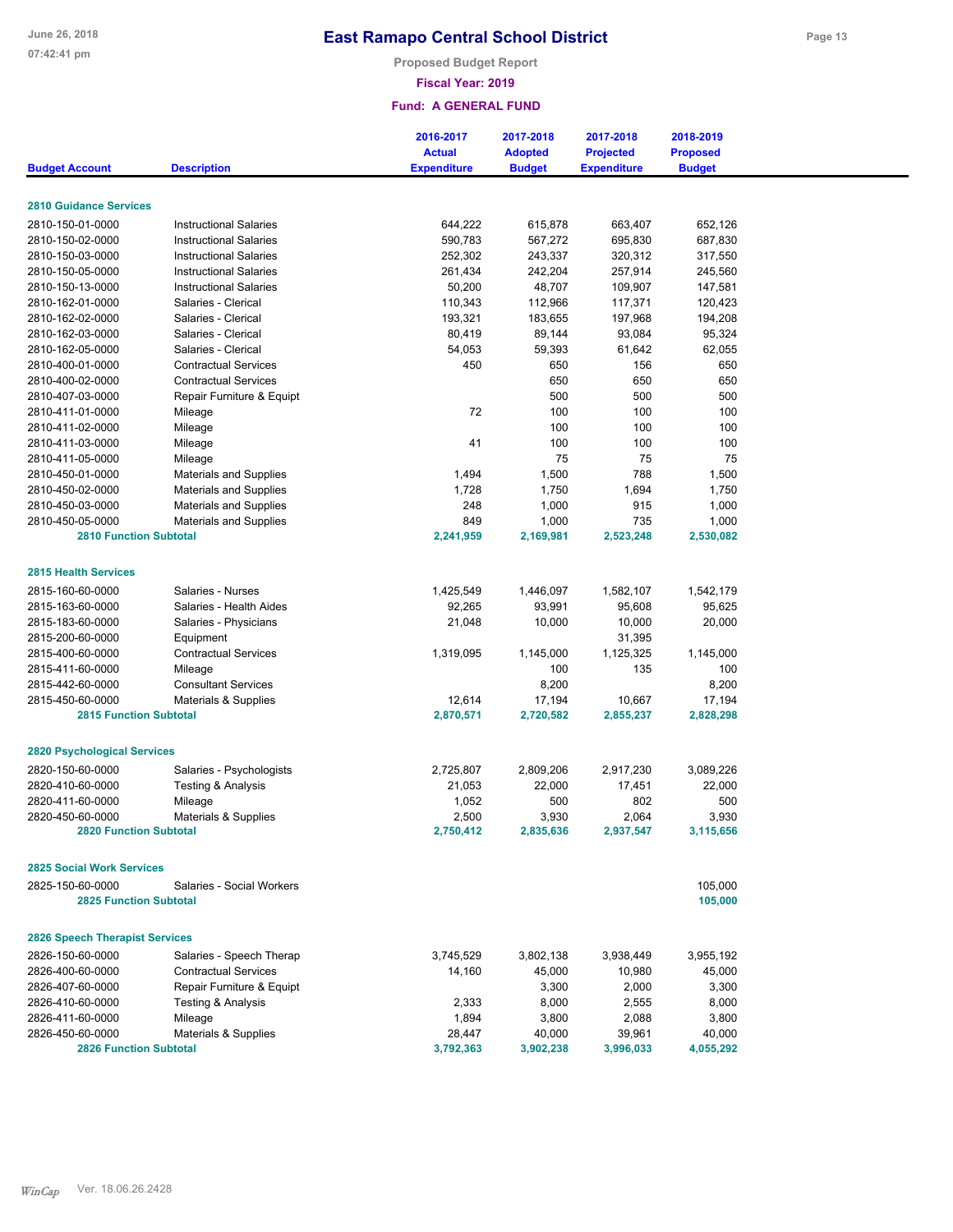**Proposed Budget Report**

#### **Fiscal Year: 2019**

|                                       |                               | 2016-2017          | 2017-2018      | 2017-2018          | 2018-2019       |  |
|---------------------------------------|-------------------------------|--------------------|----------------|--------------------|-----------------|--|
|                                       |                               | <b>Actual</b>      | <b>Adopted</b> | <b>Projected</b>   | <b>Proposed</b> |  |
| <b>Budget Account</b>                 | <b>Description</b>            | <b>Expenditure</b> | <b>Budget</b>  | <b>Expenditure</b> | <b>Budget</b>   |  |
| <b>2850 Co-Curricular Activities</b>  |                               |                    |                |                    |                 |  |
| 2850-150-01-0000                      | Inst Salaries - Co-Curric     | 86,061             | 50,000         | 20,000             | 50,000          |  |
| 2850-150-02-0000                      | Inst Salaries - Co-Curric     | 94,226             | 50,000         | 33,557             | 50,000          |  |
| 2850-150-03-0000                      | Inst Salaries - Co-Curric     | 17,309             | 25,000         | 18,000             | 25,000          |  |
| 2850-150-05-0000                      | Inst Salaries - Co-Curric     | 15,591             | 25,000         | 15,000             | 25,000          |  |
| 2850-150-91-0000                      | Inst Salaries - Co-Curric     |                    | 20,000         | 20,000             | 20,000          |  |
| 2850-150-95-0000                      | <b>Instructional Salaries</b> |                    | 25,000         | 25,000             | 25,000          |  |
| 2850-150-96-0000                      | Inst Salaries - Co-Curric     |                    | 28,000         | 28,000             | 28,000          |  |
| 2850-150-97-0000                      | <b>Instructional Salaries</b> | 46,392             | 40,000         | 40,000             | 40,000          |  |
| 2850-400-01-0000                      | <b>Contractual Services</b>   | 5,632              | 15,000         | 5,963              | 15,000          |  |
| 2850-400-02-0000                      | <b>Contractual Services</b>   | 845                | 5,000          | 910                | 5,000           |  |
| 2850-400-03-0000                      | <b>Contractual Services</b>   |                    | 3,000          | 2,000              | 3,000           |  |
| 2850-400-05-0000                      | <b>Contractual Services</b>   |                    | 3,000          | 2,000              | 3,000           |  |
| 2850-400-13-0000                      | <b>Contractual Services</b>   |                    | 315            |                    | 315             |  |
| 2850-400-16-0000                      | <b>Contractual Services</b>   |                    | 175            |                    | 175             |  |
| 2850-400-24-0000                      | <b>Contractual Services</b>   |                    | 315            |                    | 315             |  |
| 2850-400-96-0000                      | <b>Contractual Services</b>   | 2,713              | 5,252          | 1,225              | 5,252           |  |
| 2850-400-97-0000                      | <b>Contractual Services</b>   | 686                | 10,000         | 200                | 10,000          |  |
| 2850-402-01-0000                      | Conferences                   | 250                | 1,000          |                    | 1,000           |  |
| 2850-402-02-0000                      | Conferences                   |                    | 200            |                    | 200             |  |
| 2850-402-03-0000                      | Conferences                   |                    | 630            |                    | 630             |  |
| 2850-402-05-0000                      | Conferences                   |                    | 630            |                    | 630             |  |
| 2850-407-97-0000                      | Repair Furniture & Equipt     | 5,000              | 5,000          | 8,000              | 5,000           |  |
| 2850-408-97-0000                      | Machine & Program Rental      |                    | 2,000          | 2,000              | 2,000           |  |
| 2850-450-01-0000                      | <b>Materials and Supplies</b> | 620                | 630            | 630                | 630             |  |
| 2850-450-02-0000                      | Materials and Supplies        | 3,399              | 1,000          | 1,262              | 1,000           |  |
| 2850-450-03-0000                      | <b>Materials and Supplies</b> |                    | 1,000          | 1,000              | 1,000           |  |
| 2850-450-05-0000                      | <b>Materials and Supplies</b> | 1,443              | 1,400          | 560                | 1,400           |  |
| 2850-450-10-0000                      | Materials and Supplies        |                    | 175            | 175                | 175             |  |
| 2850-450-11-0000                      | <b>Materials and Supplies</b> | 63                 | 175            | 175                | 175             |  |
| 2850-450-12-0000                      | <b>Materials and Supplies</b> | 174                | 175            | 175                | 175             |  |
| 2850-450-13-0000                      | Materials and Supplies        |                    | 175            | 175                | 175             |  |
| 2850-450-16-0000                      | Materials and Supplies        |                    | 175            | 175                | 175             |  |
| 2850-450-19-0000                      | <b>Materials and Supplies</b> |                    | 175            | 175                | 175             |  |
| 2850-450-20-0000                      | <b>Materials and Supplies</b> |                    | 175            | 175                | 175             |  |
| 2850-450-21-0000                      | <b>Materials and Supplies</b> |                    | 175            | 175                | 175             |  |
| 2850-450-24-0000                      | Materials and Supplies        |                    | 175            | 175                | 175             |  |
| 2850-450-90-0000                      | <b>Materials and Supplies</b> |                    | 1,000          | 1,000              | 1,000           |  |
| 2850-450-91-0000                      | <b>Materials and Supplies</b> | 95                 | 1,000          | 1,000              | 1,000           |  |
| 2850-450-97-0000                      | Materials & Supplies          | 2,711              | 4,650          |                    | 4,650           |  |
| <b>2850 Function Subtotal</b>         |                               | 283,210            | 326,772        | 228,882            | 326,772         |  |
|                                       |                               |                    |                |                    |                 |  |
| <b>2855 Interscholastic Athletics</b> |                               |                    |                |                    |                 |  |
| 2855-140-01-0000                      | INSTR SAL - COACHES           | 105,855            | 90,000         | 97,479             | 90,000          |  |
| 2855-140-02-0000                      | INSTR SAL - COACHES           | 116,959            | 85,000         | 75,104             | 85,000          |  |
| 2855-140-03-0000                      | <b>INSTR SAL - COACHES</b>    | 31,542             | 18,000         | 31,543             | 18,000          |  |
| 2855-140-05-0000                      | <b>INSTR SAL - COACHES</b>    | 22,582             | 30,000         | 23,583             | 30,000          |  |
| 2855-140-60-0000                      | <b>INSTR SAL - COACHES</b>    | 141,122            | 216,034        | 72,088             | 223,034         |  |
| 2855-141-03-0000                      | INSTR SAL - ATHLETIC COOR     | 2,382              | 15,000         | 6,353              |                 |  |
| 2855-141-60-0000                      | Instr Sal - Athletic Coor     | 30,274             | 15,000         | 30,294             | 31,000          |  |
| 2855-150-60-0000                      | <b>Instructional Salaries</b> | 5,675              |                |                    |                 |  |
| 2855-160-60-0000                      | Salaries - non-instructio     | 145,817            | 148,908        | 148,908            | 151,545         |  |
| 2855-185-01-0000                      | Salaries - Sports Officia     |                    | 4,850          |                    | 5,500           |  |
| 2855-185-02-0000                      | Salaries - Sports Officia     |                    | 4,850          |                    | 5,500           |  |
| 2855-185-60-0000                      | Salaries - Sports Officia     | 400                |                | 8,075              |                 |  |
| 2855-200-60-0000                      | Equipment & Other Capital     | 28,945             |                |                    |                 |  |
| 2855-400-01-0000                      | <b>Contractual Services</b>   |                    |                |                    | 2,000           |  |
|                                       |                               |                    |                |                    |                 |  |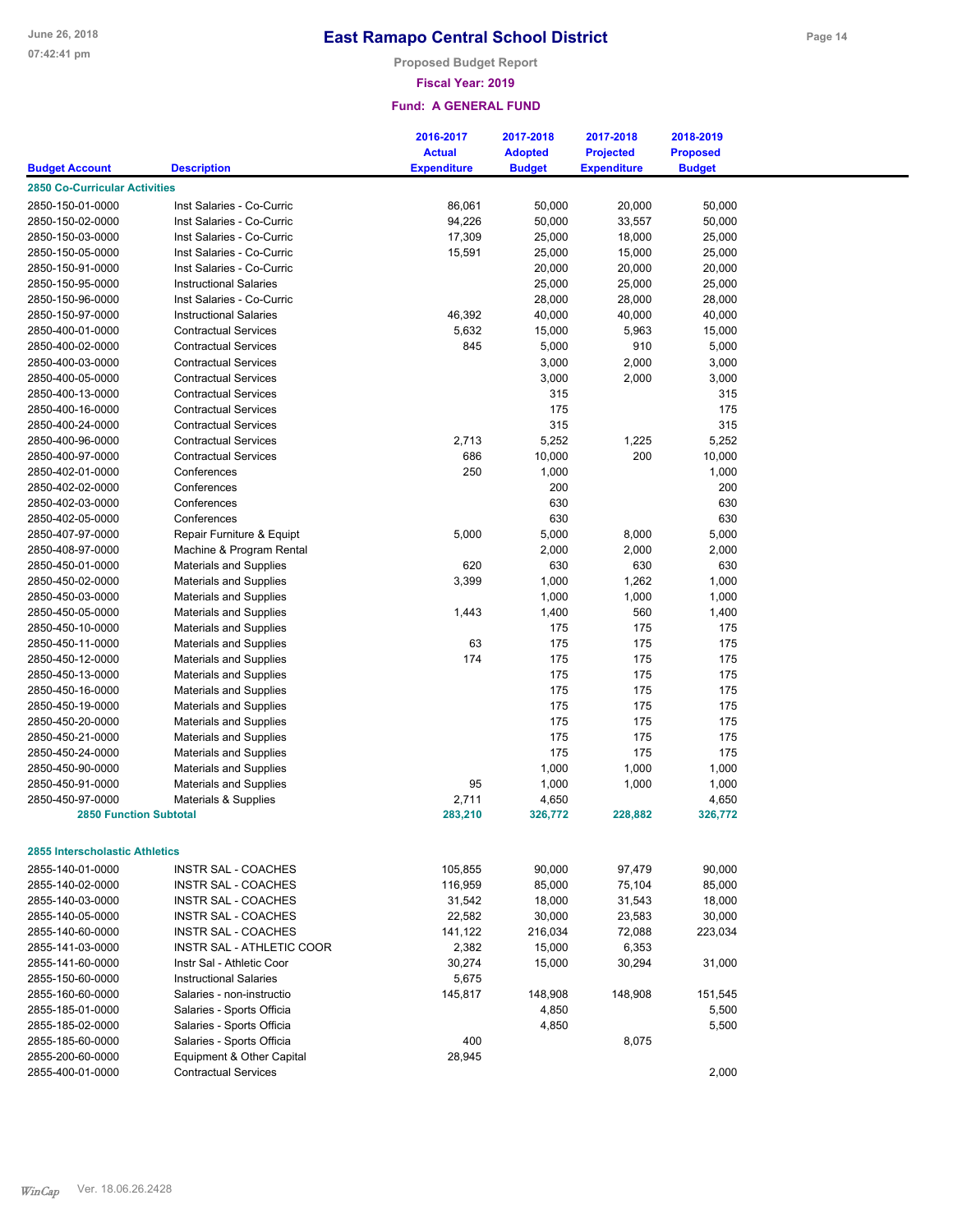**Proposed Budget Report**

#### **Fiscal Year: 2019**

|                                              |                                | 2016-2017          | 2017-2018      | 2017-2018          | 2018-2019       |  |
|----------------------------------------------|--------------------------------|--------------------|----------------|--------------------|-----------------|--|
|                                              |                                | <b>Actual</b>      | <b>Adopted</b> | <b>Projected</b>   | <b>Proposed</b> |  |
| <b>Budget Account</b>                        | <b>Description</b>             | <b>Expenditure</b> | <b>Budget</b>  | <b>Expenditure</b> | <b>Budget</b>   |  |
| 2855 Interscholastic Athletics               |                                |                    |                |                    |                 |  |
| 2855-407-01-0000                             | Repair Furniture & Equipt      |                    |                |                    | 5,000           |  |
| 2855-411-01-0000                             | Mileage                        | 77                 | 360            |                    | 360             |  |
| 2855-411-02-0000                             | Mileage                        |                    | 360            |                    | 360             |  |
| 2855-419-60-0000                             | <b>Athletics Entrance Fees</b> | 20,163             | 24,000         | 21,704             | 28,000          |  |
| 2855-424-60-0000                             | Contractual and Other          | 5,100              | 3,500          | 3,359              | 4,000           |  |
| 2855-425-01-0000                             | Athletics Cleaning/Recond      |                    |                |                    | 8,000           |  |
| 2855-425-02-0000                             | Athletics Cleaning/Recond      |                    |                |                    | 8,000           |  |
| 2855-425-03-0000                             | Athletics Cleaning/Recond      |                    | 4,200          | 4,200              | 4,500           |  |
| 2855-425-05-0000                             | Athletics Cleaning/Recond      |                    | 3,800          | 3,726              | 4,500           |  |
| 2855-425-60-0000                             | Athletics Cleaning/Recond      | 19.849             | 22,500         | 22,500             |                 |  |
| 2855-466-60-0000                             | Athletic Supplies & Award      | 61,983             | 32,000         | 68,121             | 75,000          |  |
| 2855-467-01-0000                             | <b>Athletic Awards</b>         |                    |                |                    | 1,000           |  |
| 2855-467-02-0000                             | <b>Athletic Awards</b>         |                    |                |                    | 1,000           |  |
| 2855-467-03-0000                             | <b>Athletic Awards</b>         |                    |                |                    | 500             |  |
| 2855-467-05-0000                             | <b>Athletic Awards</b>         |                    |                |                    | 500             |  |
| 2855-490-60-0000                             | <b>BOCES Services</b>          | 115,426            | 124,503        | 124,503            | 125,749         |  |
| <b>2855 Function Subtotal</b>                |                                | 854,151            | 842,865        | 741,540            | 908,048         |  |
|                                              |                                |                    |                |                    |                 |  |
| <b>5510 District Transportation Services</b> |                                |                    |                |                    |                 |  |
| 5510-150-60-0000                             | <b>Supervisor Salaries</b>     | 105,000            | 105,000        | 52,500             |                 |  |
| 5510-161-60-0000                             | NON-INSTR SAL - SUPERVISO      | 225,609            | 225,747        | 314,375            | 392,181         |  |
| 5510-162-60-0000                             | NON-INSTR SALARY - CLERIC      | 73,113             | 101,134        | 122,328            | 103,536         |  |
| 5510-186-60-0000                             | NON-INSTR SAL - BUS PERSO      | 1,487,665          | 1,515,176      | 1,151,772          | 237,899         |  |
| 5510-186-97-0000                             | NON-INSTR SAL-BUS MB           | 6,488              |                | 1,814              |                 |  |
| 5510-187-60-0000                             | NON-INSTR SAL - BUS MONIT      |                    | 6,000          |                    |                 |  |
| 5510-400-60-0000                             | <b>Contractual Services</b>    | 113,304            | 30,000         | 175,429            | 10,000          |  |
|                                              |                                | 250                |                |                    |                 |  |
| 5510-402-60-0000                             | <b>CONFERENCES</b>             |                    | 2,500          |                    | 2,000           |  |
| 5510-407-60-0000                             | REPAIR FURNITURE AND EQUI      | 10,562             | 55,000         | 38,603             | 10,000          |  |
| 5510-408-60-0000                             | Machine & Program Rental       |                    |                | 2,003              | 2,050           |  |
| 5510-422-60-0000                             | Insurance                      | 277,445            | 200,079        | 335,912            |                 |  |
| 5510-450-60-0000                             | <b>Materials and Supplies</b>  | 9,915              | 20,898         | 12,135             |                 |  |
| 5510-459-60-0080                             | Fuel                           | 119,183            | 200,000        | 176,614            |                 |  |
| 5510-459-60-0081                             | Motor Oil                      | 6,523              | 17,000         | 1,900              | 10,000          |  |
| 5510-459-60-0082                             | <b>Auto Parts</b>              | 79,978             | 150,000        | 123,575            | 5,000           |  |
| 5510-459-60-0083                             | Anti-Freeze                    |                    | 5,500          |                    | 5,500           |  |
| 5510-459-60-0084                             | Tires                          | 20,708             | 40,000         | 40,542             | 5,000           |  |
| 5510-186-60-MECH                             | NON-INSTR SAL-MechOT           | 9,441              | 10,000         | 14,896             | 5,000           |  |
| 5510-186-60-TRAC                             | NON-INSTR SAL-BUS ActvOT       | 52,149             | 22,500         | 18,000             |                 |  |
| 5510-186-60-TRED                             | NON-INSTR SAL-BUS ERLYDIS      | 7,670              | 10,000         | 6,045              |                 |  |
| 5510-186-60-TROT                             | NON-INSTR SAL - BUS RegOT      | 30,114             | 30,000         | 19,387             |                 |  |
| 5510-186-60-TRSP                             | NON-INSTR SAL-BUS SptsOT       | 60,982             | 16,000         | 17,580             |                 |  |
| <b>5510 Function Subtotal</b>                |                                | 2,696,099          | 2,762,534      | 2,625,410          | 788,166         |  |
| 5530 Garage Building                         |                                |                    |                |                    |                 |  |
| 5530-407-60-0000                             | Repair Furniture & Equipt      |                    | 500            |                    |                 |  |
| 5530-414-60-0000                             | Electricity                    | 16,722             | 21,000         | 17,000             | 10,000          |  |
| 5530-415-60-0000                             | Water                          | 2,252              | 2,100          | 2,100              | 1,000           |  |
| 5530-416-60-0000                             | Telephone                      | 13,990             | 17,800         | 21,913             | 5,000           |  |
| 5530-450-60-0000                             | Materials & Supplies           | 153                | 3,300          | 474                | 1,000           |  |
| <b>5530 Function Subtotal</b>                |                                | 33,117             | 44,700         | 41,487             | 17,000          |  |
| <b>5540 Contract Transportation</b>          |                                |                    |                |                    |                 |  |
|                                              |                                |                    |                |                    |                 |  |
| 5540-431-60-0000                             | Trans Regular Home-School      | 25,296,878         | 18,119,817     | 19,828,639         | 20,227,278      |  |
| 5540-432-60-0000                             | Trans - Specially Eq. Veh      | 1,624,515          | 1,385,734      | 1,128,235          | 1,309,652       |  |
| 5540-433-60-0000                             | Trans - Handicapped>20 mi      | 1,913,759          | 1,635,658      | 1,357,250          | 1,482,653       |  |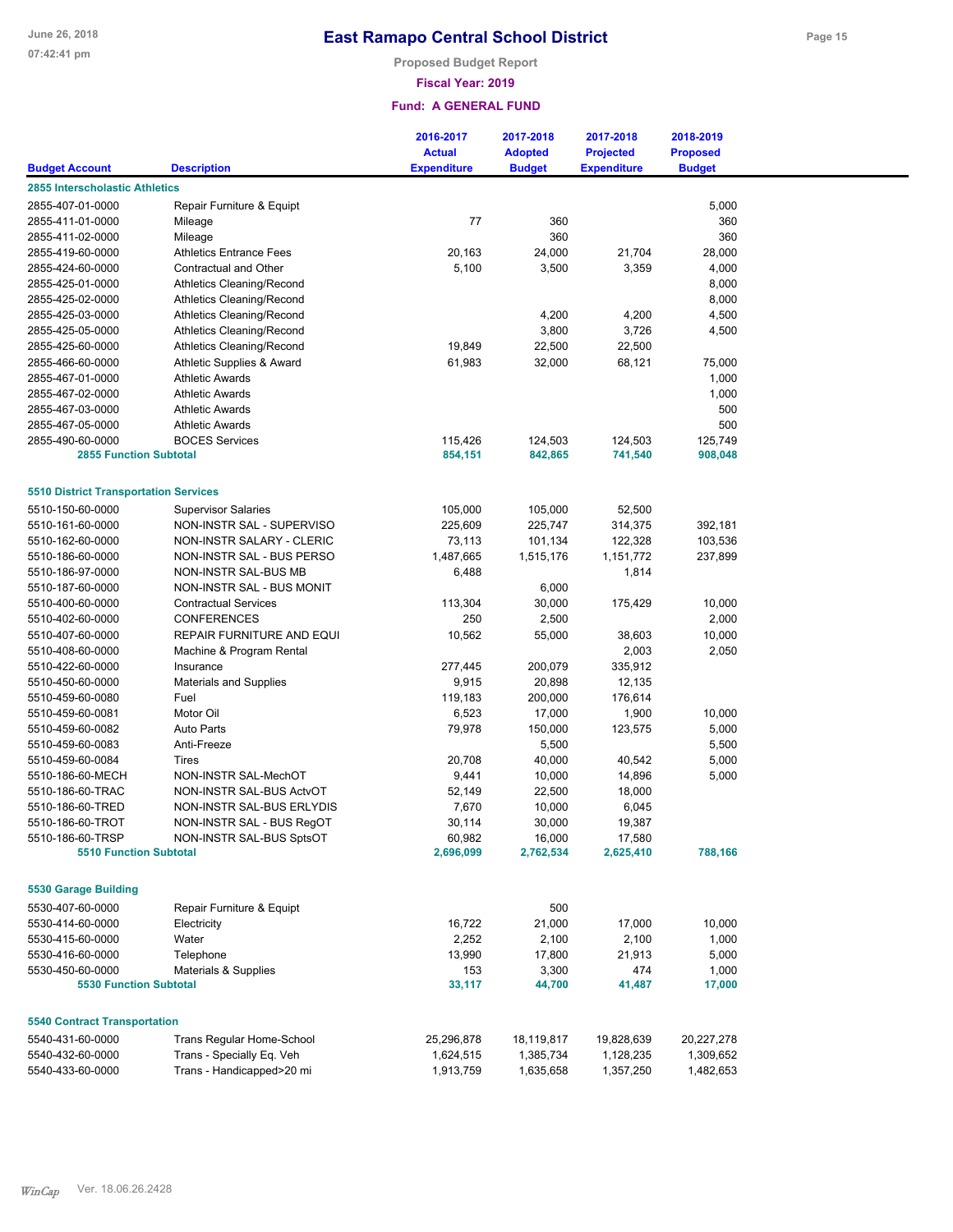**Proposed Budget Report**

**Fiscal Year: 2019**

|                                       |                               | 2016-2017<br><b>Actual</b> | 2017-2018<br><b>Adopted</b> | 2017-2018<br><b>Projected</b> | 2018-2019<br><b>Proposed</b> |  |
|---------------------------------------|-------------------------------|----------------------------|-----------------------------|-------------------------------|------------------------------|--|
| <b>Budget Account</b>                 | <b>Description</b>            | <b>Expenditure</b>         | <b>Budget</b>               | <b>Expenditure</b>            | <b>Budget</b>                |  |
| <b>5540 Contract Transportation</b>   |                               |                            |                             |                               |                              |  |
| 5540-434-60-0000                      | Trans - Emergency             |                            | 600                         |                               |                              |  |
| 5540-436-01-0000                      | Transportation - Athletic     |                            | 6,000                       |                               |                              |  |
| 5540-436-60-0000                      | Transportation - Athletic     | 55,495                     | 20,000                      | 26,000                        | 55,000                       |  |
| 5540-437-60-0000                      | Trans - Special Programs      | 8,939                      | 10,000                      | 10,000                        | 7,000                        |  |
| 5540-440-60-0000                      | Transport - Field Trips       | 2,799                      | 5,000                       | 5,000                         | 5,000                        |  |
| 5540-431-60-CONT                      | Trans - Reg Home to Schoo     |                            | 8,222,068                   | 8,222,068                     | 8,394,731                    |  |
| <b>5540 Function Subtotal</b>         |                               | 28,902,385                 | 29,404,877                  | 30,577,192                    | 31,481,314                   |  |
| <b>5581 Transportation from BOCES</b> |                               |                            |                             |                               |                              |  |
| 5581-490-60-0000                      | <b>BOCES Services</b>         | 644,089                    | 783,550                     | 650,000                       | 650,000                      |  |
| <b>5581 Function Subtotal</b>         |                               | 644,089                    | 783,550                     | 650,000                       | 650,000                      |  |
| 8070 Census                           |                               |                            |                             |                               |                              |  |
| 8070-162-60-0000                      | Salaries - Clerical           | 93,217                     | 118,221                     | 135,241                       | 128,319                      |  |
| 8070-400-60-0000                      | <b>Contractual Services</b>   |                            | 500                         |                               | 500                          |  |
| 8070-411-60-0000                      | Mileage                       |                            | 100                         |                               | 100                          |  |
| 8070-450-60-0000                      | <b>Materials and Supplies</b> |                            | 5,000                       | 1,000                         | 5,000                        |  |
| <b>8070 Function Subtotal</b>         |                               | 93,217                     | 123,821                     | 136,241                       | 133,919                      |  |
| 9010 State Retirement System          |                               |                            |                             |                               |                              |  |
| 9010-800-60-0000                      | NYS Employee Retirement       | 2,282,282                  | 2,633,509                   | 2,633,509                     | 2,580,306                    |  |
| 9010-800-60-GRNT                      | NYS Empl Retiremnt Grants     | 513                        |                             |                               |                              |  |
| 9010-800-60-LEAD                      | NYS Employee Retirement       | 8,681                      |                             |                               |                              |  |
| 9010 Function Subtotal                |                               | 2,291,476                  | 2,633,509                   | 2,633,509                     | 2,580,306                    |  |
| 9020 Teachers' Retirement             |                               |                            |                             |                               |                              |  |
| 9020-800-60-0000                      | <b>Teachers Retirement</b>    | 9,354,520                  | 8,557,589                   | 8,393,926                     | 9,305,056                    |  |
| 9020-800-60-GRNT                      | <b>Teachers Retirement</b>    | 468,561                    | 488,220                     | 488,200                       | 553,493                      |  |
| 9020 Function Subtotal                |                               | 9,823,081                  | 9,045,809                   | 8,882,126                     | 9,858,549                    |  |
| 9030 Social Security                  |                               |                            |                             |                               |                              |  |
| 9030-800-60-0000                      | Social Security               | 7,012,803                  | 7,326,322                   | 7,558,033                     | 7,721,718                    |  |
| 9030-800-60-GRNT                      | Social Security               | 291,120                    | 321,000                     | 336,513                       | 386,403                      |  |
| 9030-800-60-LEAD                      | Social Security               | 4,066                      |                             |                               |                              |  |
| 9030 Function Subtotal                |                               | 7,307,989                  | 7,647,322                   | 7,894,546                     | 8,108,121                    |  |
| 9040 Workers' Compensation            |                               |                            |                             |                               |                              |  |
| 9040-800-60-0000                      | <b>Workers' Compensation</b>  | 1,136,492                  | 1,114,312                   | 1,114,312                     | 954,203                      |  |
| 9040 Function Subtotal                |                               | 1,136,492                  | 1,114,312                   | 1,114,312                     | 954,203                      |  |
| 9050 Unemployment Insurance           |                               |                            |                             |                               |                              |  |
| 9050-800-60-0000                      | Unemployment Insurance        |                            | 200,000                     | 85,000                        | 200,000                      |  |
| 9050 Function Subtotal                |                               | 74,413<br>74,413           | 200,000                     | 85,000                        | 200,000                      |  |
| 9060 Medical Insurance                |                               |                            |                             |                               |                              |  |
| 9060-800-60-7001                      | Medical Insurance             | 25,668,841                 | 28,005,494                  | 27,526,163                    | 29,170,944                   |  |
| 9060-800-60-7002                      | <b>Medicare Reimbursement</b> | 2,332,526                  | 2,288,112                   | 2,288,112                     | 2,363,000                    |  |
| 9060 Function Subtotal                |                               | 28,001,367                 | 30,293,606                  | 29,814,275                    | 31,533,944                   |  |
| 9061 Dental Insurance                 |                               |                            |                             |                               |                              |  |
| 9061-800-60-0000                      | Dental Insurance              | 223,536                    | 404,000                     | 304,000                       | 335,000                      |  |
| 9061 Function Subtotal                |                               | 223,536                    | 404,000                     | 304,000                       | 335,000                      |  |